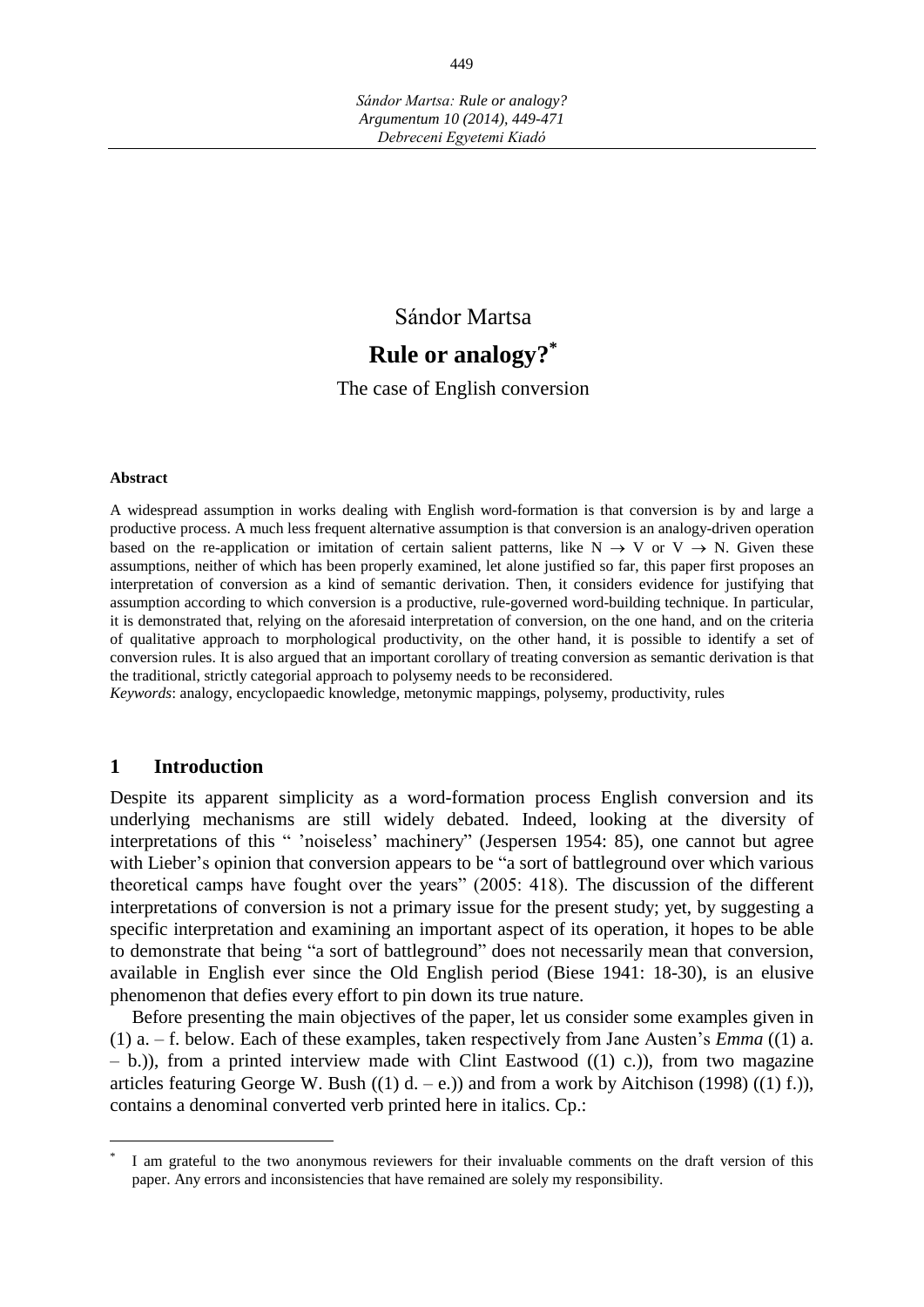- (1) a. 'Poor Jane Fairfax!'—thought Emma. 'You have not deserved this. You may have gone wrong with regard to Mr Dixon, but this is a punishment beyond what you can have merited! —The kindness and protection of Mrs Elton! —"Jane Fairfax and Jane Fairfax!" Heavens! let me not suppose that she dares go about, *Emma Woodhouseing* me! But upon my honour, there seems no limits to the licentiousness of that woman's tongue!' (Austen, J. (1994): *Emma*. Penguin Popular Classics, 214.)
	- b. She was nobody when he married her, barely the daughter of a gentleman; but ever since her being turned into a Churchill, she has *out-Churchill'd* them all in high and mighty claims: but in herself, I assure you, she is an upstart. (Austen, J.: op. cit., 234)
	- c. 'Let's start with 'A Fistful of Dollars.' How did that come about?' 'Well, at that time I'd done 'Rawhide' for about five years. The agency called and asked if I was interested in doing a western in Italy and Spain. I said, "Not particularly." I was pretty *westerned out* on the series.' (Werner, J. S. (ed.) (2007): *Rolling Stone Interviews*, 324-325. [http://bookos.org/s/?q=rolling+stone+interviews&t=0])
	- d. Bush jocularly told Woodward that Rice is "constantly *motherhenning* me". (*Newsweek*, November 25, 2002; p. 41)
	- e. 'I'm going to get a shower. I'm just about *meeting'd out*.' (*Newsweek*, July 31, 2006; p. 31)
	- f. Henry *Moulinexed* the vegetables. / Mavis *jam-jarred* the wasp. (Aitchison, J. (1998): *Words in the Mind. An Introduction to the Mental Lexicon*. Oxford UK & Cambridge USA: Blackwell, 161)

The question this paper will address in the first place is whether conversion verbs in  $(1)$  a.  $-$  f., and by extension, converted words in general may be taken to (have) result(ed) from the operation of productive rules, or rather they are due to the working of analogy traceable in the re-application or imitation of certain salient patterns? As the following quotes reveal, there can be no easy answer to this question. For some linguists, including, among others, Quirk et al., Štekauer and Jovanović, the productivity of conversion seems to be unquestionable, though it may occasionally be exposed to certain constraints. Cp.:

[C]onversion is unusually prominent as a word-formation process, through both the variety of conversion rules and their productivity. (Quirk et al. 1985: 1558)

I have always been intrigued by the fascinating simplicity and enormous potential productivity of this word-formation process, which—as opposed to synthetic languages such as Slovak—establishes conditions for the multiplication of English vocabulary by, as it were, "switching over" to a different word-class. (Štekauer 1996: 11)

We have established that conversion is a very productive process. However, there are certain factors that hinder the productive capacity of this formation pattern. (Jovanović 2003: 433)

Bauer (1983) takes a more cautious stand, saying that until morphological restrictions on conversion are clearly specified, no productive conversion rules can reasonably be postulated: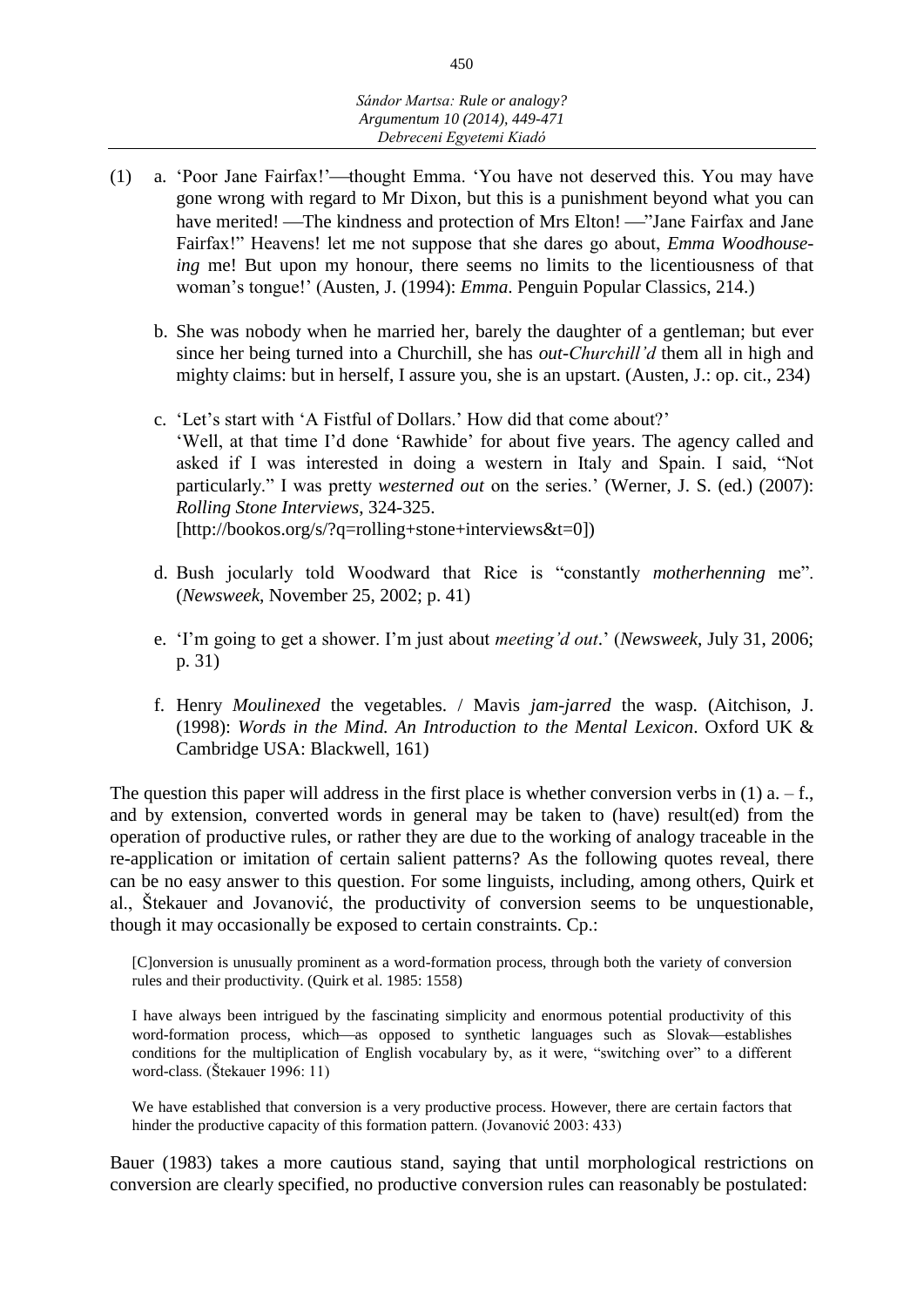This [i.e. the apparent lack of morphological restrictions on forms that can undergo conversion—SM] suggests that rather than English having specific rules of conversion (rules allowing conversion of common nouns into verbs or adjectives into nouns, for example) conversion is a totally free process and any lexeme can undergo conversion into any of the open form classes as the need arises. Certainly, if there are constraints on conversion they have yet to be demonstrated. (1983: 226)

Furthermore, Kiefer insists that certain noun verb conversions in English result from analogy and not from the operation of productive morphological rules. This is so because the formation of these conversion verbs does not seem to comply with the requirements of morphological productivity, for in morphosemantic terms the formation of these verbs is neither automatic nor transparent.

 $[\dots]$  the change of *napalm*<sub>N</sub> to *napalm*<sub>V</sub> [as in *They decided to napalm the village*—SM] does not seem to be automatic, although this is what one would expect from a productive morphological rule. (2005b: 189)

Productivity implies semantic transparency. It would thus seem that  $N \rightarrow V$  is not a productive conversion rule in English but rather new verbs are created by analogy according to the existing pattern  $N \to V$ . (Kiefer 2005b: 191)

Finally, Kiefer explains the correlation between rule-governedness and productivity with respect to (Hungarian) conversion in the following way:

Conversion is rule-governed if the input and output conditions to conversion can be specified. Conversion may be rule-governed but unproductive, but productive conversion is always rule-governed. (2005a: 50)

Given the differences the above quoted opinions reflect, in the following discussion an attempt will be made to demonstrate that the process of conversion in present-day English is an independent and at the same time a largely productive word-formation technique, being on a par with derivation (affixation) and compounding. To this end, first, in section 2, current interpretations of conversion will be briefly surveyed and, based on the tenets of cognitive semanticists, arguments will be provided in favour of an interpretation treating conversion as semantic derivation motivated by a series of conceptual mappings. As will be pointed out in section 3, a corollary of this interpretation is that the semantic link between conversion pairs is explicable in terms of a non-standard type of polysemy. Section 4 deals with the issue of morphological productivity and some other notions related to it. Finally, in section 5, relying on the qualitative approach to morphological productivity, a list of English conversion rules will be proposed. Along with the criteria of qualitative productivity morphological constraints imposed on the productivity of individual types of conversion will also be brought under scrutiny. Unless indicated otherwise, examples will be taken from the *British National Corpus* (SARA, version 0.98; 2000) and a number of dictionaries, including the second edition of the *Oxford English Dictionary on Compact Disc* (2009).

## **2 Interpretations of conversion**

## *2.1 Previous interpretations*

For most linguists conversion is a kind of derivation, whether morphological (whereby a zero suffix is attached to the converting base; cf. Marchand 1969, Kastovsky 2005, Kiparsky 1982, Lipka 1990) or syntactic (whereby inflectional suffixes are attributed derivational functions;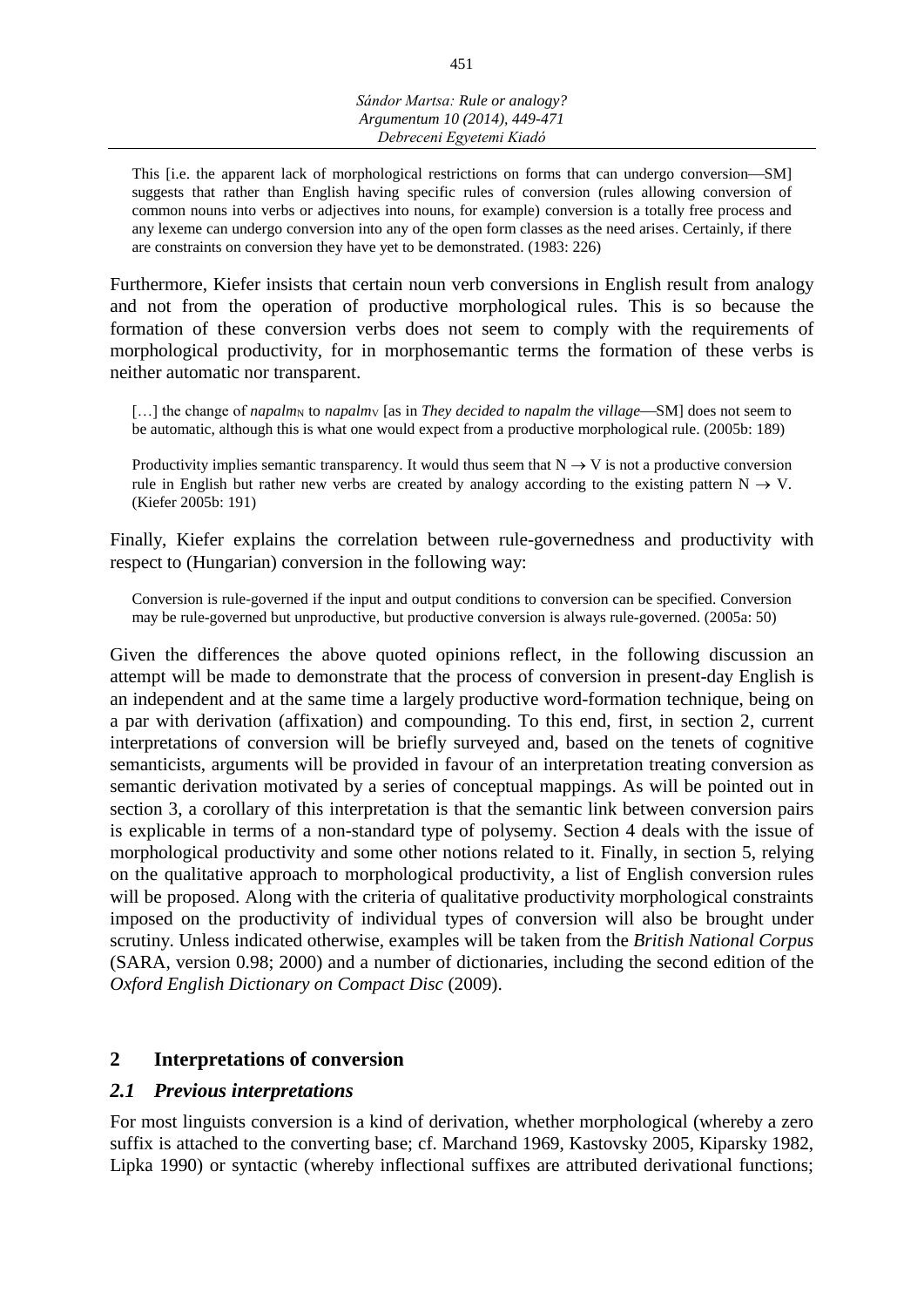cf. Myers 1984, Szymanek 1989) or semantic (whereby conversion is treated as semantic extension or conceptual mapping; cf. Kövecses & Radden 1998, Radden & Kövecses 1999, Twardzisz 1997, Schöneveld 2005, Martsa 2013; see section 2.2) or the combination of these (as in Crocco-Gàleas (1990), whereby conversion is conceived of as morphological metaphor, a phenomenon determined by the interplay of semantic, morphological and syntactic factors). Others deny this, claiming that what takes place during conversion is not word-formation, but the usage-based reduplication or relisting of certain words belonging to a word class as words belonging to another word class (Clark & Clark 1979, Lieber 2004), or, alternatively, the manifestation of the inherent in- or underdeterminacy of word categories (Farrell 2001).

Furthermore, conversion is treated by some linguists as a type of word-formation, but not as derivation (affixation). In Leech's (1981) opinion, conversion is a lexical rule operating in the mental lexicon along with two other rules, derivation and semantic transfer. Štekauer (1996), proposing an onomasiological framework for the study of conversion, also argues for a non-derivational interpretation, suggesting that conversion is the result of the intellectual reanalysis of extralinguistic objects or entities to be named and the subsequent reanalysis or recategorization of the conceptual categories underlying them. The conceptual categories in question are substance, action (with subcategories of action proper, process, state), quality and concomitant circumstance. For instance, a substance can be recategorized as action (e.g. *water*<sub>N>V</sub>) or a process as action (e.g. *experiment*<sub>N>V</sub>). Finally, natural morphologists (cf. Dressler 2000, Manova & Dressler 2005, Manova 2011) also treat conversion as a wordformation process different from derivation (affixation). They recognize five universal morphological techniques: addition or affixation (e.g. *lion*  $\rightarrow$  *lion-ess*), substitution (e.g. *nomin-ate*  $\rightarrow$  *nomin-ee*), modification (e.g. *to incréase*  $\rightarrow$  *(an) increase*), conversion (e.g. *dry*  $\rightarrow$  *to dry*) and subtraction (e.g. *lazy*  $\rightarrow$  *to laze*) (Manova & Dressler 2005: 68). These techniques represent prototypical morphological rules which are also ordered on a scale according to their naturalness and productivity from affixation being the most natural and productive (i.e. iconic plus cognitively simple) to subtraction being the least natural and productive (i.e. anti-iconic, since the addition of meaning is paired with the deletion of form). The other techniques between these two display decreasing naturalness and productivity, with conversion being non-iconic in the sense that the addition of semantic content is not accompanied by the addition of some form, or more technically, a change in the morphosemantic head is not accompanied by a change in the morphotactic head. Because of this, so the argument goes, conversion displays a low degree of productivity.

#### *2.2 Conversion viewed as semantic derivation underlain by metonymic mappings*

In cognitive semantic studies conceptual mapping is understood as "the projection of one set of conceptual entities onto another set of conceptual entities" (Radden & Dirven 2007: 12) across or within what Lakoff (1987: 68-76) calls idealized cognitive models (ICMs, for short). These models, in turn, are the mental representations of the world embodied in human experience. They guide human categorization in which category membership is based not on necessary and sufficient conditions, but on similarity to the most salient, prototypical representative of the category. ICMs also guide reasoning and apart from the relevant knowledgeof a particular domain they include the cultural models that speakers live by (Radden & Kövecses 1999: 20). An important attribute of ICMs is that they are restricted neither to reality, nor to conceptualizations and the world of language, but cut across these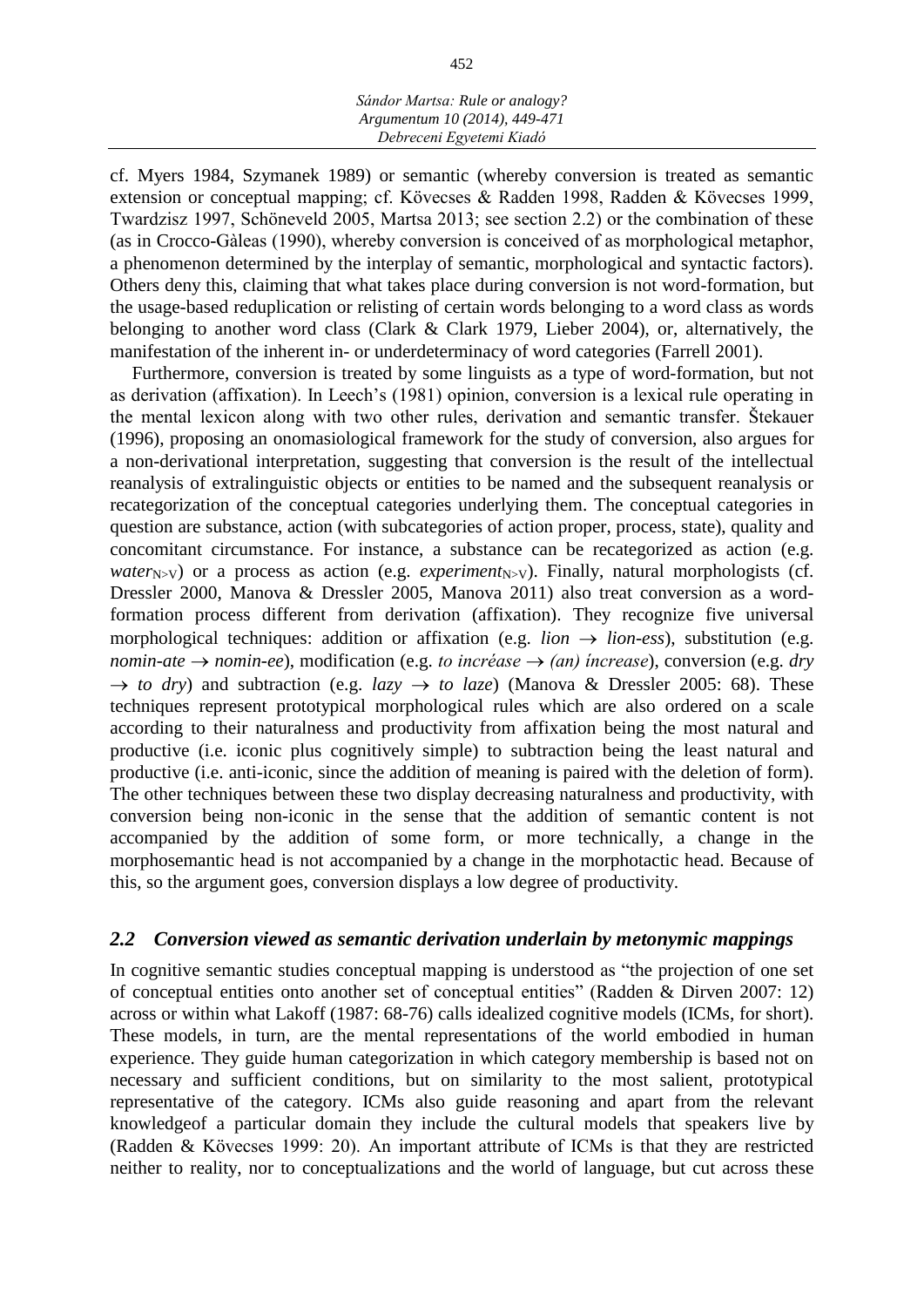*Sándor Martsa: Rule or analogy? Argumentum 10 (2014), 449-471 Debreceni Egyetemi Kiadó*

ontological realms, thereby inducing sets of rich associations realized by two types of conceptual mappings, metonymic and metaphoric (Kövecses & Radden 1999: 20). These mappings subsequently lead to the emergence of metonymic and metaphoric senses of words and, as we will see presently, they play an important role in the genesis of conversion. It is also important to mention that the above description of conceptual mapping is consonant with the view advocated by cognitive grammarians that linguistic meaning is a matter of conceptualization and as such it must be viewed as being "consequently encyclopaedic" and exempt from "largely artifactual" and "false dichotomies" such as semantics vs. pragmatics and linguistic knowledge vs. extralinguistic knowledge (Langacker 1987: 154).

According to Kövecses and Radden (1998), Radden and Kövecses (1999), Schöneveld (2005) and Martsa (2013), different types of conversion result from a set of underlying metonymic mappings operating mostly within the conceptual construct of the Action ICM. This ICM is made up of the action proper, expressed by the predicate, and other related constituents, such as the agent, instrument and so on. <sup>1</sup> Metonymic mappings in the Action ICM are partially reversible, that is, they may work in two directions: from the agent or the instrument or the location/destination of the action onto the action itself and vice versa, from the action onto its participants. As is illustrated in Figure 1 below, a major consequence of the partial reversibility of metonymic mappings is that the Action ICM accommodates two types of conversion, the conversion of verbs from nouns (and adjectives) and the conversion of nouns from verbs. The reversibility of metonymic mappings is indicated by double-headed arrows in Figure 1:



Metonymic mappings can be made explicit by conceptual metonymies of the form 'X for Y'. Examples below, illustrating the uses of denominal conversion verbs (2) a. and deverbal conversion nouns (2) b., are adopted from Kövecses and Radden (1998: 60-61), Schöneveld (2005: 158-159) and Martsa (2013: 183-184):

#### (2) a. INSTRUMENT FOR ACTION: *ski*, *shampoo* (one's hair) AGENT FOR ACTION: *butcher*, *author* (a book)

<sup>1</sup> In this respect Dirven (1999: 277-279) notes that noun-to-verb conversion is not a process that takes place merely on the word level, but it must be located on the predicate-argument or nucleus level, marking the syntactic frame of what he calls event schemata (roughly corresponding to Action ICMs) in which any participant can be the carrier of the saliency feature for the whole schema.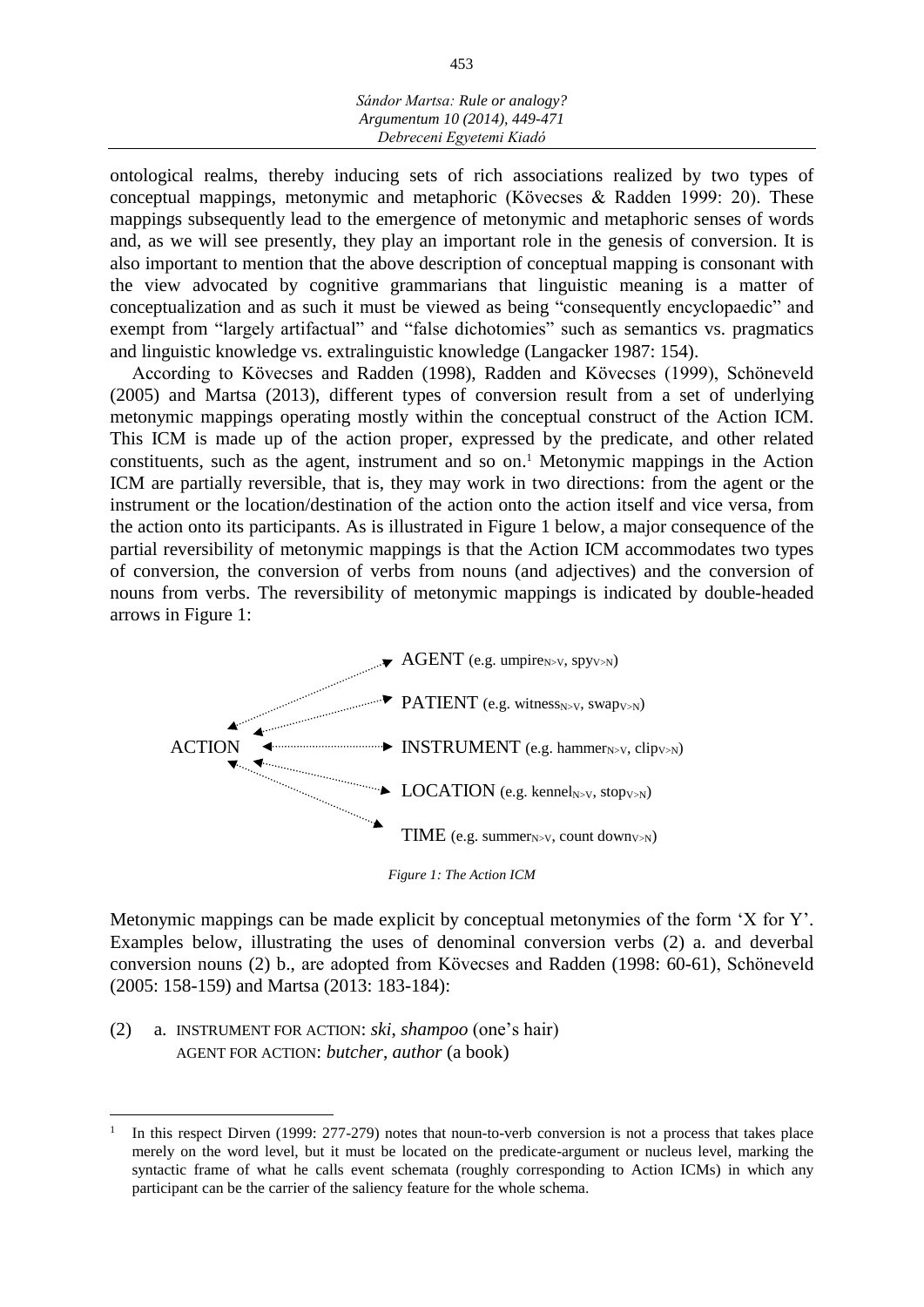DESTINATION FOR MOTION: *porch* the newspaper TIME FOR ACTION: *summer* in Paris

b. ACTION FOR THE PATIENT INVOLVED IN THE ACTION: *bore, buy, dropout, read, swap* ACTION FOR THE INSTRUMENT INVOLVED IN THE ACTION: *clip, lock, pull, rattle, whistle* ACTION FOR AN INSTANCE OF THE ACTION: *flick, kick, punch, repeat, save, spin* ACTION FOR THE LOCATION OF THE ACTION: *flyover, hideout, sink, stand, stop, turn*

In a specific group of verbs, called here animal verbs, converted from nouns designating animals metonymic mappings are conditioned by (preliminary) metaphoric mappings which are responsible for allocating metaphoric senses to the corresponding input noun bases (cp.  $f(x_{N1})$  'an animal similar to a dog with reddish-brown fur, with a pointed face, and a bushy tail  $(LDOCE) \rightarrow f\alpha_{N2}$  'a cunning person; a trickster'; *chicken*<sub>N1</sub> 'a large bird that is often kept for its meat and eggs (OALD8)'  $\rightarrow$  *chicken*<sub>N2</sub> 'a cowardly person'), and from which verbs are converted (cp. *fox*<sub>N2</sub> 'a cunning person; a trickster' > *foxy* 'trick, confuse'; *chicken*<sub>N2</sub> 'a cowardly person' > *chicken*<sub>V</sub> out 'to decide not to do something because you are afraid (OALD8)'). Unlike metonymic mappings, metaphoric mappings link two ICMs, encompassing in this case animals and human beings respectively and they, as a rule, call to mind salient activities or behaviour of animals as perceived by people. As is shown in (3), metaphoric mappings evoked by animal verbs can be made explicit by conceptual metaphors of the form 'X is Y'.

(3) A PERSON DECEIVING OTHER PERSONS IS A FOX She *foxed* him *into* giving her all his money. (CIDE)

> A PERSON WHO DECIDES AT THE LAST MOMENT NOT TO DO SOMETHING HE SAID HE WOULD DO BECAUSE HE IS SCARED IS A CHICKEN

> A group of people went hang-gliding, but a couple of people *chickened* out of (doing) it at the last moment. (CIDE)

These metaphors may be seen as derivations from the generic metaphor HUMANS ARE ANIMALS lying at the heart of all metaphoric expressions relating to the human-animal relationship (cf. *chicken-hearted*, *chicken feed*, *play chicken*).

It was pointed out in Martsa (2013: 157) that the generic conceptual metonymy evoked by animal verbs, such as *foxy* and *chickeny* mentioned above, is <sup>1</sup>ANIMAL *FOR* THE ACTIVITY / BEHAVIOUR (PERCEIVED AS) TYPICAL OF <sup>2</sup>ANIMAL, where <sup>1</sup>ANIMAL metaphorically designates a person with an attribute or attributes of  $2$ ANIMAL (=real-world animal) metonymically projected onto them. It is important to note that there are animal verbs which, just like most other conversion verbs, result only from metonymic mappings. They usually designate the actions of bringing young animals forth, hunting for animals or using animals for hunting for other animals and catching or exterminating animals. In (4) first the relevant conceptual metonymies are mentioned.

(4) YOUNG ANIMAL FOR BRINGING THAT ANIMAL FORTH She's due to *lamb* in two weeks' time. (OALD8)

> ANIMAL FOR CATCHING / EXTERMINATING THAT / ANOTHER ANIMAL The sea here has been *fished* intensely over the last ten years. (CIDE) The dogs went *ratting*. (LDELC)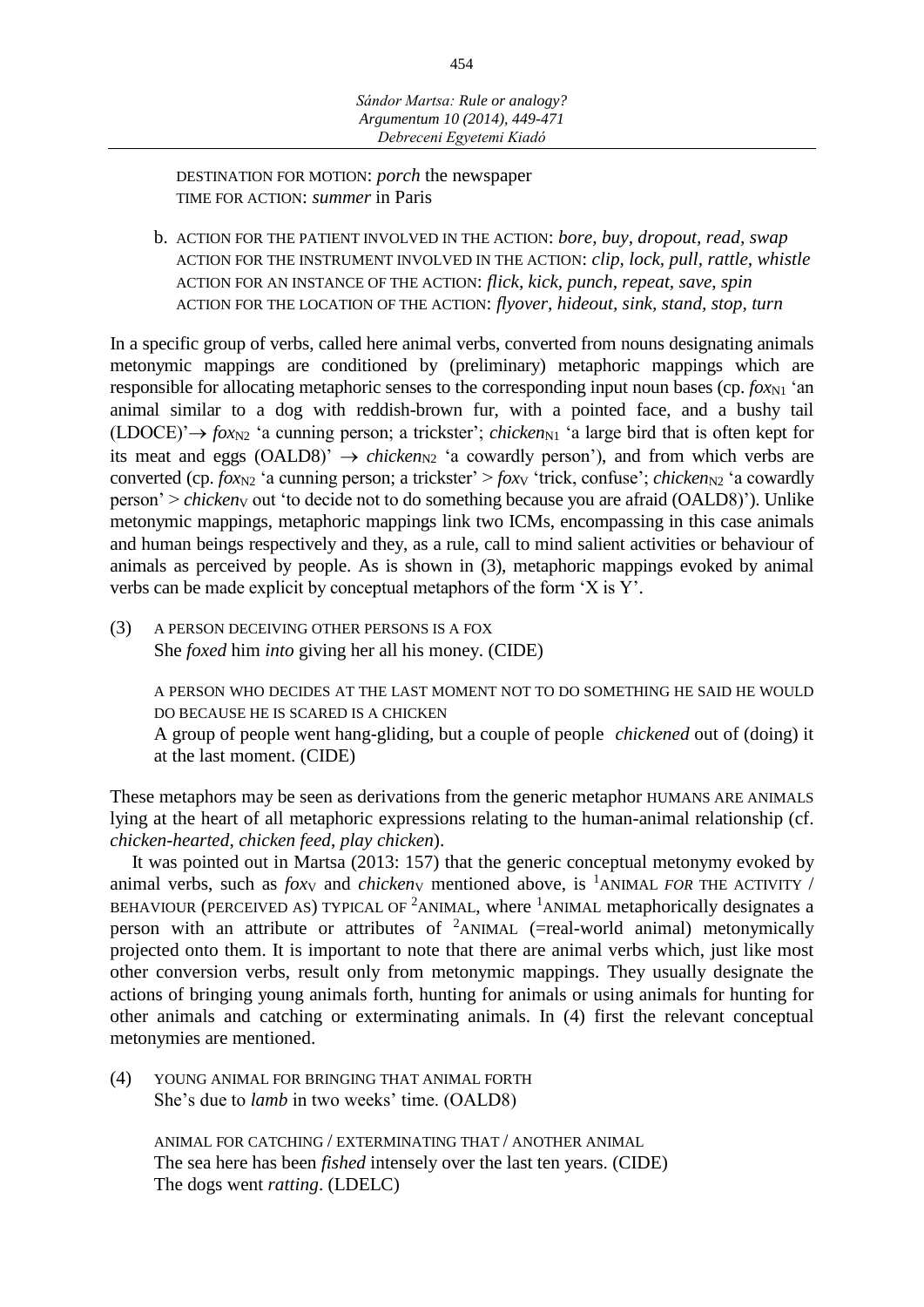Conversion verbs in (4) belong to the class of goal verbs (see section 5) and the specific conceptual metonymies motivating them are considered derivations from the generic metonymy RESULT FOR THE ACTION THAT BRINGS ABOUT THAT RESULT underlying the whole class.

Certain types of conversion arise from other ICMs, such as the Category-and-Property ICM, from which nouns converted from adjectives emerge and where properties are mapped onto categories, or, to be more precise, a property is metonymically mapped onto, and thus comes to stand for, its carrier. <sup>2</sup> The generic conceptual metonymy this ICM and the nouns emerging from it evoke is DEFINING PROPERTY FOR CATEGORY (Radden & Kövecses 1999: 35) and, as is shown in (5), different specific metonymies can be derived from it (Martsa 2013: 188).

(5) INTELLECTUAL/MENTAL PROPERTY FOR (THE GROUP OF) PEOPLE SHARING THAT PROPERTY (e.g. *the clever*, *the stupid*, *the insane*)

COLOUR OF SKIN FOR PEOPLE HAVING THAT COLOUR OF SKIN (e.g. *the blacks*, *the yellows*, *the whites*)

Before turning to an important corollary of considering conversion semantic derivation underlain by metonymic and metaphoric mappings, a classification of conversion is given in Table 1. Since the publication of Sweet's *A New English Grammar* in 1891, containing the first scholarly discussion of conversion, several classifications of this process have been put forward; the one presented in Table 1 includes types generally acknowledged by morphologists dealing with conversion (Martsa 2013: 102).

|                               | N > V            | $referenceN > referenceV$                                |
|-------------------------------|------------------|----------------------------------------------------------|
| <b>Full</b><br>conversions    | A > V            | $calm_A$ > $calm_V$                                      |
|                               | CLOSED CLASS > V | $down_{\text{PREP/ADV}} > down_{\text{V}}$               |
|                               | V > N            | catchv > catchv                                          |
|                               | PHRASE > N       | shut downy $>$ (a) shutdown <sub>N</sub>                 |
|                               | PHRASE > A       | <i>up in the air</i> > <i>up-in-the-air</i> <sup>A</sup> |
| <b>Partial</b><br>conversions | A > N            | $lucky_A > (the)~lucky_N$                                |
|                               | CLOSED CLASS > N | $must_{AUX} > must_{N}$                                  |
|                               | ADV > N          | up above $down_{\rm ADV}$ > (the) ups and downs          |

*Table 1: Types of conversion*

A common feature shared by both types of conversion is that the output must always be an open class word in each of them; the difference between them is that whereas in full conversions the output items adopt all the inflectional properties of their new classes, in the case of partial conversions this is not so.

See Kövecses & Radden (1998) and Radden & Kövecses (1999) for a survey of ICMs and their role in triggering metonymic mappings.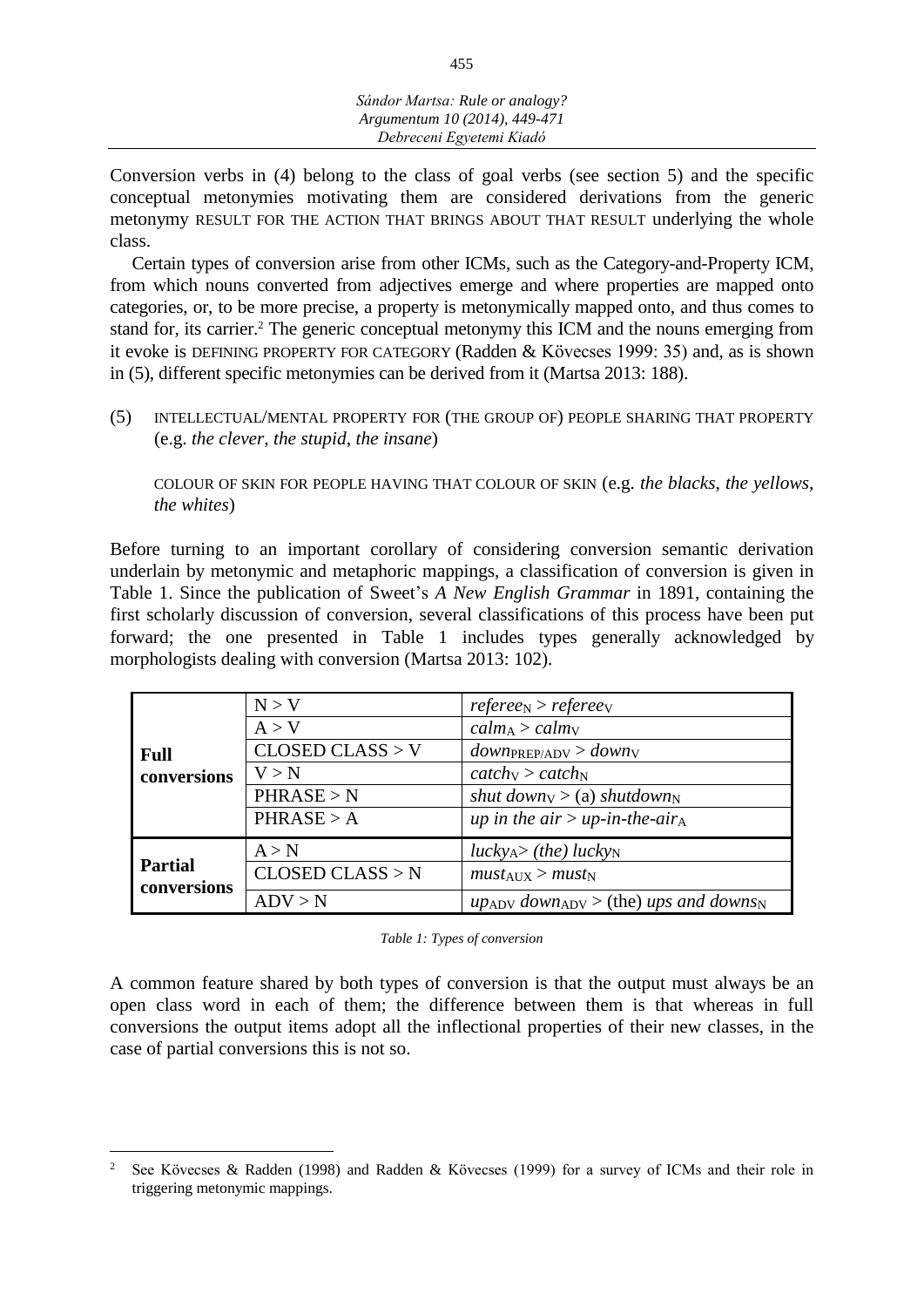#### **3 Homonymy or polysemy?**

Conversion is a morphologically unmarked process whose input and output, with some notable exceptions (e.g.  $calf_N > calvey$ , *house<sub>N</sub>* > *house<sub>N</sub>*), are morphophonologically identical. This may be the reason why, despite the obvious semantic link between conversion pairs, this process is usually qualified as a kind of (grammatical) homonymy (cf. Jespersen 1954: 84, Lipka 1990: 140). Due to constraints on space, here we cannot deal with the correlation between homonymy and polysemy in general; neither can we entertain the difficulties of telling these two semasiological phenomena apart.<sup>3</sup> Suffice it to mention that the traditional (lexicological) view is that homonyms or homonymous words (whether they are homophones or homographs) are not related semantically, whereas polysemy is observable among the different related senses of the same word. Traditional wisdom also has it that polysemy is directional, that is, one sense of a polysemous word is systematically derivable from another, more basic sense by means of semantic transfer of some kind. Although the overall significance of this latter view has been challenged, among others, by cognitive semanticists, 4 it is still considered a main feature of polysemy. In all probability this is so because directionality is believed to guarantee another important feature of polysemy, semantic predictability.

The semantic relationship between the input and the output of conversion is such that the meaning of the latter is generally predictable from the meaning of the former. A possible consequence of this is that conversion pairs cannot be relegated to homonymy, where no semantic link is detectable between the morphophonologically identical items. What we can really see is that during conversion a semantic link reminiscent of polysemy is established between the input and the output. <sup>5</sup> Another reason why conversion pairs cannot be the instantiations of homonymy is that homonymy is not a processual phenomenon with clearly identifiable input and output words. However, the claim that conversion exemplifies polysemy rather than homonymy seems to be at variance with the standard view that polysemy is a categorial phenomenon characterizing the related senses of the same word and not the related senses of categorially different homographic words. With a view to doing away with this anomaly, authors like Lehrer (1990), Zawada (2006) and Martsa (2002, 2013) suggest that the standard, categorial approach to polysemy should be reconsidered, and they argue for the extension of the scope of polysemy to make it suitable to include what can be called nonstandard (Lehrer 1990) or intercategorial (Zawada 2006) polysemy represented by conversion with its categorially different homographic input and output.

If conversion is taken to realize polysemy, it is only logical, as was already noted above, that the meaning of its output item is predictable from the meaning of its input item. One can hardly deny for example that the meanings of *jail* v 'to put in jail' as in *They ought to jail her* 

<sup>3</sup> For a detailed discussion of these problems, see Martsa (2013: 198-230).

<sup>&</sup>lt;sup>4</sup> See for examples the interpretations of polysemy as a meaning chain based on family resemblance, or as a radial network of senses motivated by different conceptual mechanisms (cf. Taylor 1995, Dirven & Verspoor 1998, Evans & Green 2006).

<sup>5</sup> Note, however, that what seems to be a clear case of polysemy on the synchronic plane may turn out to have originated from homonymy on the diachronic plane. *Ear* 'the organ of hearing' and *ear* 'the top part of a plant such as wheat that produces grain (LDOCE)' are cases in point, since they derive from formally and semantically distinct Old English words, but in present-day English they are thought to be related through polysemy (Lyons 1977: 551). By way of contrast, despite the etymological link between the word pairs *port* 'harbour' and *port* 'strong sweet Portuguese wine' or *pupil* 'learner' and *pupil* 'the small black round area in the middle of the eye', synchronically they are taken to be homonyms by most speakers (*ibid*.).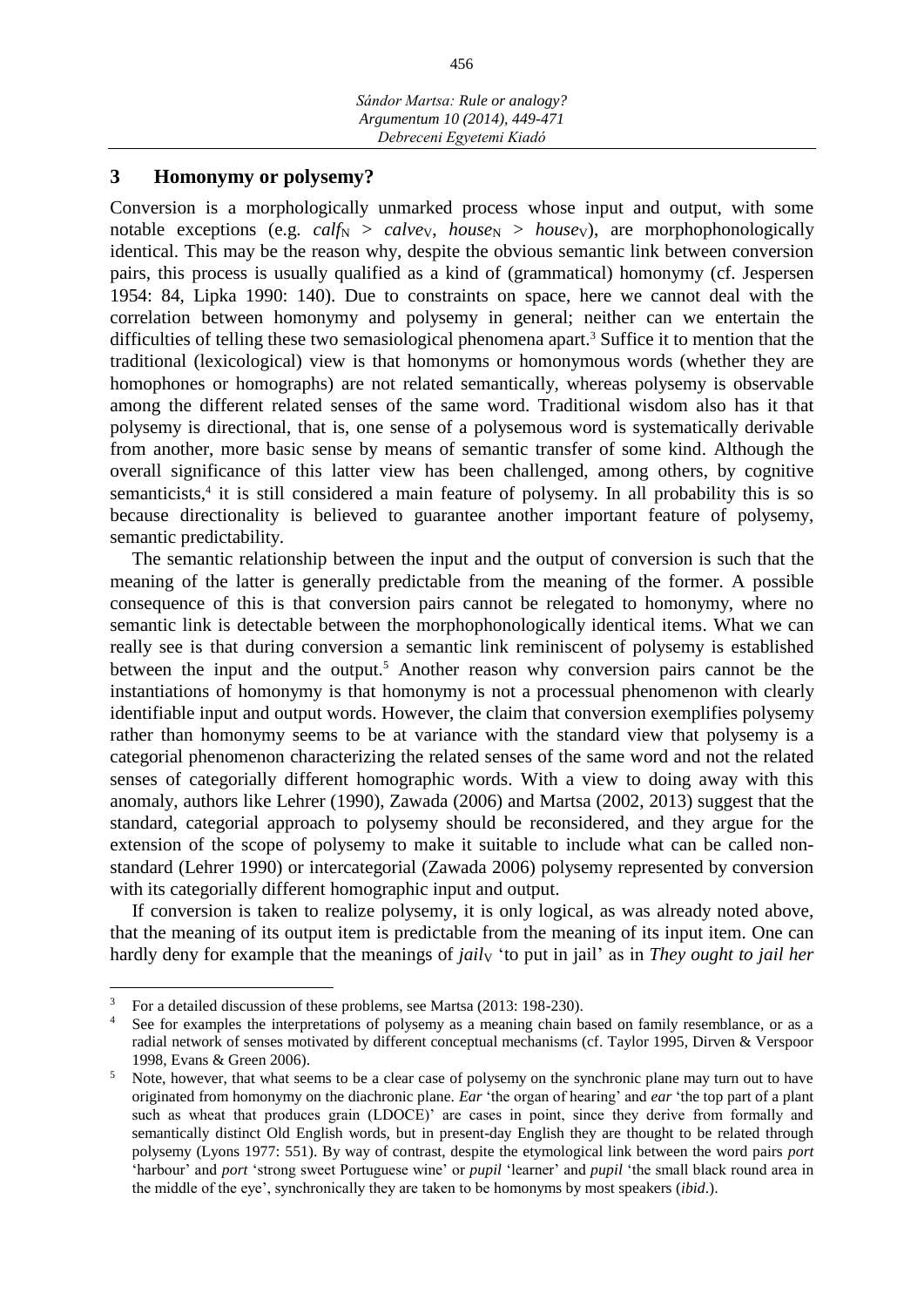*Sándor Martsa: Rule or analogy? Argumentum 10 (2014), 449-471 Debreceni Egyetemi Kiadó*

*killer for life.* (LDOCE), or *thin*<sup>v</sup> 'to make/become thin' as in *The clouds thinned and the moon shone through.* (OALD8), or *buy<sub>N</sub>* 'a thing bought' as in *Are you going for a buy then*? (BNC), or (the) *unbelievable*<sup>N</sup> 'sth that cannot be believed' as in *The next day the unbelievable happened, and you entered the Spanish class for foreigners*. (BNC) are respectively derived from the meanings of *jail<sub>N</sub>*, *thin<sub>A</sub>*, *buyy*, and *unbelievable<sub>A</sub>*. However, a word of caution is in order. Unlike derivation (affixation) and compounding, in which semantic predictability is supported by morphological transparency (cp. [[*read*]-*er*], [[*steam*]- [*boat*]]), in conversion this is inconceivable due to the lack of morphological compositionality. Martsa (2013: 211) makes the claim that in conversion the role of morphosemantic transparency, as it were, is taken over by the encyclopaedic knowledge incorporated in the lexical meaning of input items. It seems reasonable to assume that encyclopaedic knowledge, taken to be the manifestation of the encyclopaedic nature of linguistic meaning suggested by Langacker (see above), encapsulates any kind of cultural knowledge, including what is conventionally called background or world or extralinguistic knowledge. During conversion this knowledge is metonymically mapped onto the meaning of the output word, or in other words, the meaning of the output word results from the metonymic mapping of this knowledge.

The role of encyclopaedic knowledge in accessing the derived senses of converted words is detectable even in such cases of conversion where no serious processing effort is required. Thus the meanings of *shelly* 'to remove shell from nuts, etc. (OALD8)' and *pity* 'to remove the stone from the inside of a fruit (OALD8)' are derivable from the knowledge respectively incorporated in the meanings of *shell*<sub>N</sub> and  $\pi p$ *it*<sub>N</sub>, namely that shell covers, among others, peanuts and eggs and it must be removed before eating them; and, likewise, cherries contain pits or stones which must be removed while eating them. Or, the meaning of *forky* is easily derivable from the trivial knowledge that a fork is used for picking up and eating food. The role of encyclopaedic knowledge, however trivial it may prove to be, is traceable in conversion nouns as well. The conceptualization of the action of kicking denoted by *kicky*, for example, normally involves an instance of kicking, the person who does the kicking and the object being kicked, out of which the first is denoted (and lexicalized) by the noun  $kick_N$ through the metonymic mapping of the action onto it; in other words, an instance of (the act of) kicking comes to stand for the whole action of kicking, implicitly alluding to the agent (i.e. the person who does the kicking) and the patient (i.e. the object being kicked).

The role of encyclopaedic knowledge is of utmost importance if the semantic link between the meanings of the input and the output words is not as obvious as in the previous cases. The meaning of *ape*<sub>V</sub> 'to imitate, mimic', for instance, does not seem to be directly related to the metaphoric meaning<sup>6</sup> of the input noun *ape*<sub>N</sub> 'an ugly, clumsy, stupid person'. We can reasonably assume that the meaning of *ape*<sub>V</sub> can only be inferred from speakers' conventional knowledge or experience that apes, especially in captivity, often imitate or mimic human gestures or behaviour. This knowledge is incorporated in the lexical meaning of *ape*<sub>N</sub> without being lexicalized as a distinct sense. The meaning of *foxy* 'to confuse, trick', on the other hand, is derived from the metaphoric sense of *fox*<sub>N</sub> designating a cunning person or a trickster, which in turn is related to the knowledge generations of speakers have acquired about realworld foxes. This knowledge, including the familiarity with legends and fables about foxes, is lexicalized as a distinct sense within the lexical meaning of  $f\alpha_{N}$ . Finally, sometimes reliance on a particular facet of encyclopaedic knowledge is called for. *Door* is a case in point, for its

<sup>&</sup>lt;sup>6</sup> The role of metaphoric mappings in conversion was discussed in section 2.2.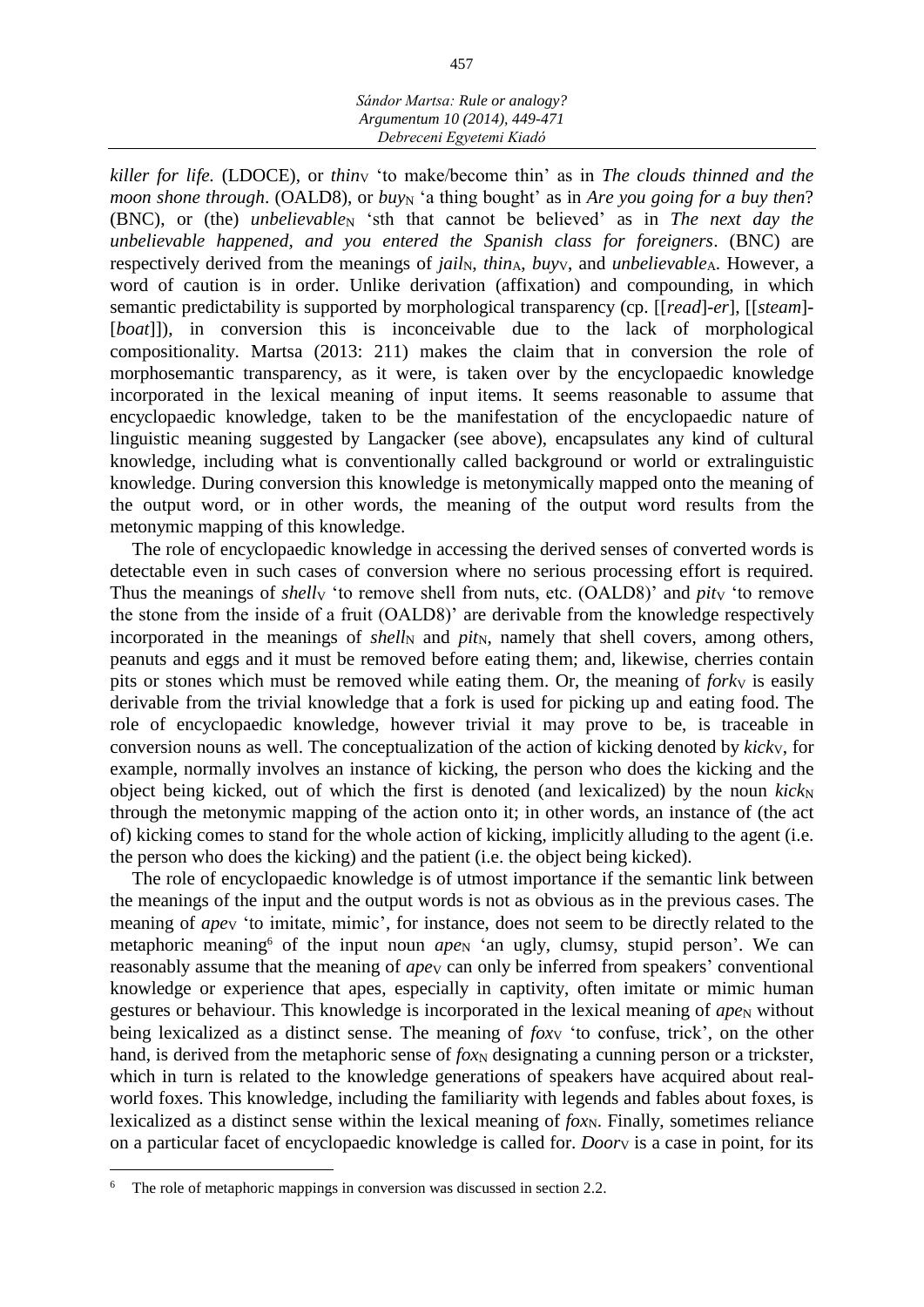

meaning 'to be hit by opening the door of a car' in *I nearly got doored as I went past the flats in Camden Street* (LDOCE) is not related to any known sense of *door*<sub>N</sub>. The said instrumental meaning of *door*<sub>V</sub> is only inferable if we rely on the particular knowledge that a cyclist or a passer-by can accidentally be hit or injured by the careless opening of the door of a parking car. This particular piece of knowledge may be incorporated in the meaning of *door*<sub>N</sub>, but its lexicalization as a distinct sense is highly unlikely.<sup>7</sup>

Finally, mention must be made of cases of conversion in which the meaning of the output word is (synchronically) not derivable from the meaning of the input word. Consider the following three examples of noun verb conversion (the glosses are based on LDOCE): *badger*<sub>N</sub> 'an animal which has black and white fur, lives in holes in the ground, and is active at night'  $>$  *badgery* 'to try to persuade someone by asking them something several times', *doctor*<sub>N</sub> 'someone who is trained to treat people who are ill' > *doctory* 'to dishonestly change something in order to gain an advantage'. As the underlying rules, more precisely the conceptual mappings underlying these conversions and the pieces of encyclopaedic knowledge related to them are no longer accessible, conversions of this type fall beyond the scope of this paper.<sup>8</sup>

To sum up, the conclusion can be made that in spite of the fact that conversion in presentday English involves morphophonologically identical input and output words, in lexical semantic terms it is more prudent to consider it the coming into existence of polysemy and not homonymy. The input and the output of conversion are not only related semantically, but the meaning of the latter can be derived from the meaning of the former in a systematic way. This state of affairs is by no means unexpected in the light of the cognitive semantic interpretation of conversion outlined in section 2.2, and its importance will be further emphasized in the discussion of productivity in the next section.

#### **4 Productivity**

 $\overline{a}$ 

We have seen in the *Introduction* that the issue of productivity of conversion is surrounded by a certain degree of controversy in morphological studies. One thing nevertheless seems certain: the productivity of this process has never been studied seriously. It is owing to this fact that the remainder of this paper aims to consider evidence in favour of rule-governed productivity of conversion. Concretely, it will examine whether instances of conversion, including those mentioned in (1)  $a - f$ . in the *Introduction*—cp. *Emma Woodhousev* 'roughly: to annoy/irritate E. W. by continually addressing her, or referring to her as 'Emma Woodhouse, Emma Woodhouse'; *out-Churchilly* 'roughly: to strive to behave very much like the other Churchills'; *westerny* (out) 'to have enough of shooting western movies'; *motherheny* 'to behave like a mother hen, i.e. like a woman who likes to care for and protect people and who worries about them a lot (OALD8)'; *meeting* v (out) 'to have enough of (participating in a series of) meetings'; *Moulinexy* 'to use a food processor of Moulinex

<sup>7</sup> For a more detailed discussion of the role of encyclopaedic knowledge in establishing intercategorial polysemy, see Martsa (2013: 224-230).

<sup>&</sup>lt;sup>8</sup> Presumably these noun verb conversions exemplify what is called by Bauer (1983: 55-59) semantic lexicalization which is due to the loss or addition of semantic content and which results in semantic drift or in the loss of semantic link between the base word and the word derived from it.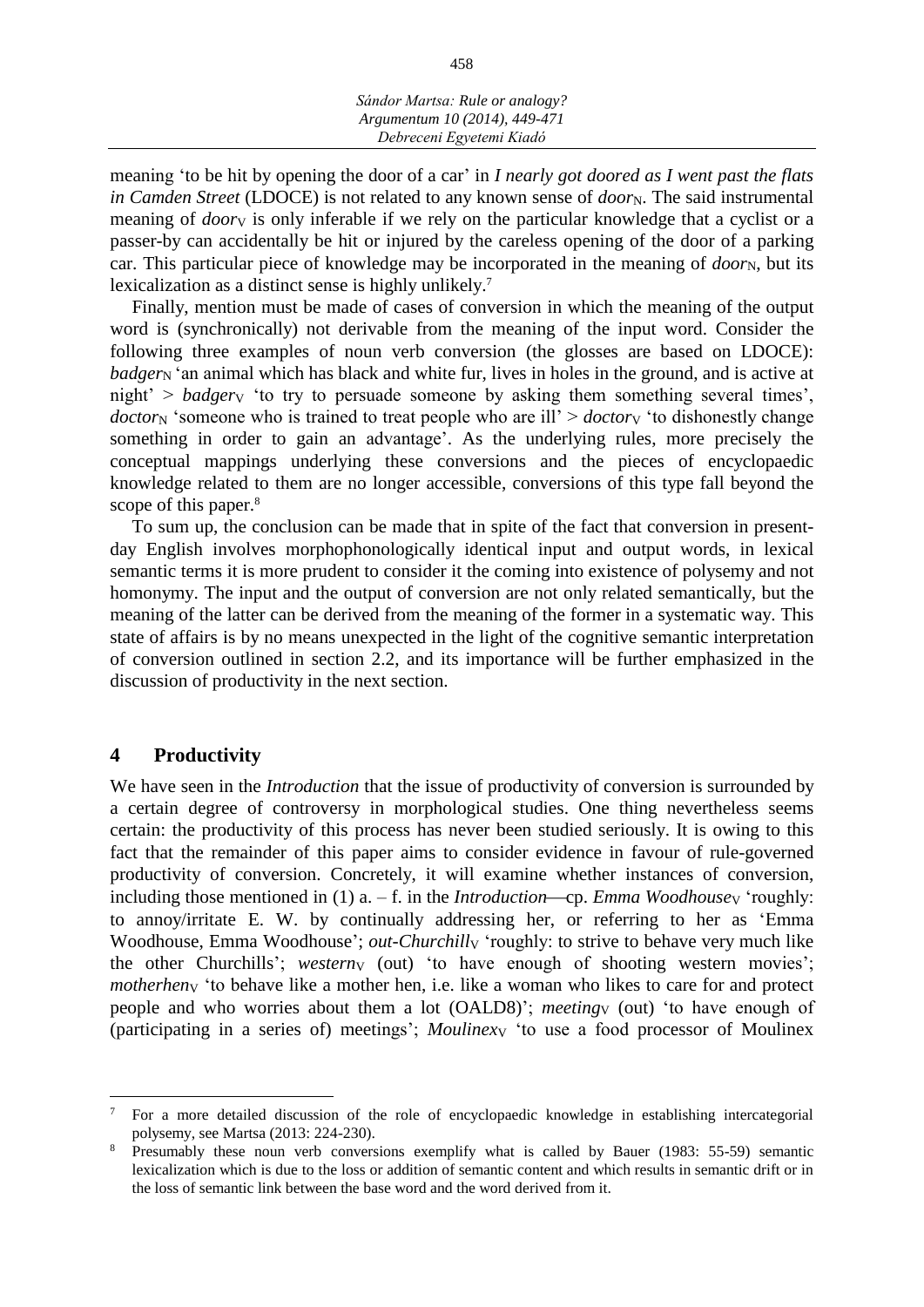product'; *jam-jary* 'to put something in a jam jar'—arise from the operation of certain underlying rules, or from the analogous application of some patterns.

In works dealing with morphological productivity a difference is often made between qualitative (competence-based) and quantitative (performance-based) approaches to productivity. Although the validity of this distinction, first proposed by Kastovsky (1986), can hardly be questioned in general, in what follows the former will be given preference. While productivity taken in the quantitative sense stems from the need to provide quantitative means to measure the type- and/or token-frequency of affixes in different corpora containing naturally occurring words (cf. Baayen 1992, Baayen & Lieber 1991, Plag 2003), productivity taken in the qualitative sense (cf. Dressler 1999, Kiefer & Ladányi 2000, Kiefer 2002, Ladányi 2007) focuses on the formation of potential words (e.g. *turncoatism*, *Obamaness*, *Seedlings<sup>9</sup>*) and the rules that help to form these words. Furthermore, Kiefer (2002) and Ladányi (2007) assert that qualitative morphological productivity based on the formation of potential words (that are typically not listed in the lexicon) as well as on the morphosemantic transparency and the unintentional, automatic formation of words is competence-based and as such it constitutes part of the grammatical competence of language users. This appears to be in line with Lyon's definition of productivity in general:

By productivity […] is meant that property of the language system which enables native speakers to construct and understand an indefinitely large number of utterances, including utterances that they have never previously encountered.  $(1977:76)^{10}$ 

Returning to conversion verbs mentioned in the *Introductio*n and repeated at the beginning of this section, first the question should be addressed whether they comply with the above criteria of qualitative productivity. Concretely, can we state that the verbs *Emma Woodhouse*V, *out-Churchilly, westerny (out), motherheny, meetingy (out), <i>Moulinexy* and *jam-jary* are potential words? Can we also state that they are morphosemantically transparent? And, finally, can they be seen as words formed unintentionally or automatically? The answers to the first and third questions are definitely positive, for, on the one hand, these verbs are not likely to become established words and make it into dictionaries even in the long run, and, on the other hand, the uses of these verbs seem to be unintentional or automatic in the sense that in the given contexts the production and the comprehension of these verbs appear to be unconscious and effortless.

The second criterion, morphosemantic transparency, is somewhat problematic, for, as was argued in the previous section, its function is to warrant semantic predictability in the case of complex words, like derivatives and compounds. But, as was also argued in the previous section, in the case of conversion it is reasonable to assume that the encyclopaedic knowledge speakers possess about people, animals, things, activities, etc. denoted by the converting input items makes up for missing morphosemantic transparency. Relying on this knowledge, reflecting the encyclopaedic nature of linguistic meaning (see previous section), one can easily infer from the circumstances or settings described, for instance, in Jane Austen's novel what

<sup>9</sup> The proper noun *Seedlings* (*Newsweek* April 22, 2002; p. 28), obviously meant to be a pun (cf. *seedling*  'young plant newly grown from a seed'), was coined to denote high-ranking British politicians who had been converted to the Catholic faith by Michael Seed, a charismatic Franciscan monk (Martsa 2007: 144).

This view of productivity is similar to the generative grammarians' view of creativity, which, as is also observed by Ladányi (2007: 52), demonstrates that in generative grammar no real distinction is made between creativity and productivity. The correspondence between productivity and creativity in word-formation is discussed in Martsa (2013: 244-250).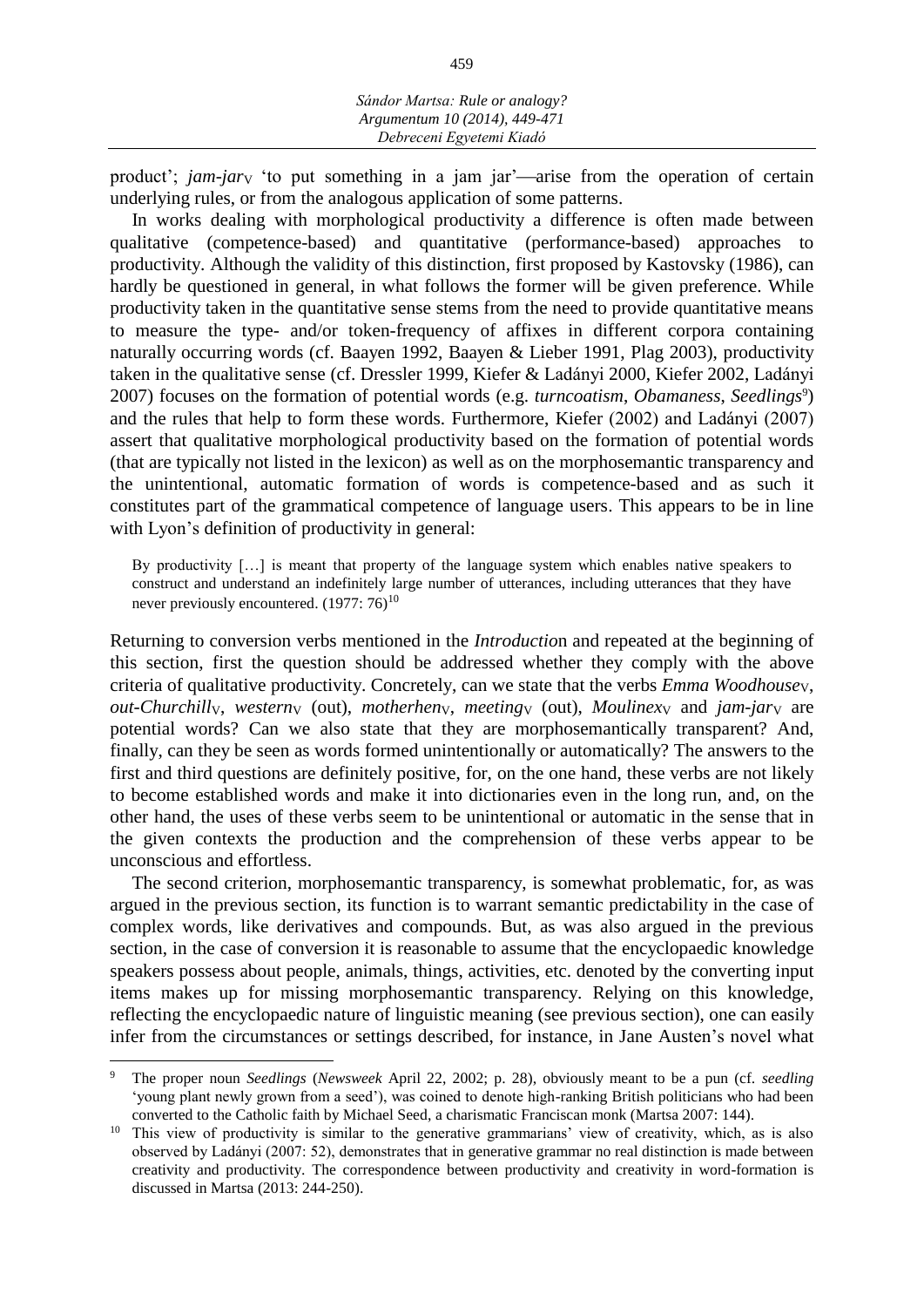*Sándor Martsa: Rule or analogy? Argumentum 10 (2014), 449-471 Debreceni Egyetemi Kiadó*

the verbs *Emma Woodhouse*<sup>V</sup> and *out-Churchill*<sup>V</sup> happen to mean. Similarly, knowing what the kitchen products of Moulinex or a jam jar are used for, the comprehension of *Moulinexy* and  $jam$ -*jar* $\vee$  is effortless and automatic.

We have seen in the *Introduction* that semantic transparency and automatism, including the automatic change of word class as well, are questioned by Kiefer (2005b: 191) so far as established English conversions such as *bottle*N>V, *commission*N>V, *mailN*>V, *mushroomN*>V,  $skin_{N>V}$ , *vacation*<sub>N>V</sub> and *napalm*<sub>N>V</sub> (as in *They decided to napalm the village.*) are concerned. He says that because of the lack of semantic transparency represented by the aforesaid verbs  $N \rightarrow V$  is not a productive conversion rule, but just a pattern that serves as a basis for analogous formations of conversion verbs (*ibid*.). There can be two objections to this claim, however. One is that whereas morphotactic transparency is really absent from conversion, morphosemantic transparency, as was repeatedly argued in the previous discussion, is provided by encyclopaedic knowledge. The verb  $napalm<sub>V</sub>$  is an apt illustration of this point. It can be reasonably assumed that its meaning 'to drop (a) napalm bomb/s' in *They decided to napalm the village* is directly predictable from the knowledge incorporated in the meaning of *napalm*<sub>N</sub>, namely that such bombs were widely used by US forces to burn the jungle and villages in the Vietnam war (LDOCE). Put differently, the meaning of the verb *napalm* $\vee$  is regular<sup>11</sup> since it can be predicted from the meaning of the input noun *napalm* $\vee$ . Analogously, the same seems to refer to the conversions *bottle*N $\triangleright$ y, *commission*N $\triangleright$ y, *mail*N $\triangleright$ y,  $mushroom_{N>V}$ ,  $skin_{N>V}$  and *vacation*<sub>N $\geq$ </sub> in which the meanings of verbs are also predictable from the encyclopaedic knowledge incorporated in the respective input nouns' lexical meanings. As regards the other objection, Saussure (1959: 221-230) maintains that analogy presupposes the regular imitation of a model or pattern which must be based on a complex, analyzable word. An unanalyzable simplex word does not have a structural pattern that can be imitated and therefore cannot serve as a model for analogical formations. As in this paper conversion is interpreted as semantic derivation and not as a kind of morphological derivation (affixation), instances of conversion cannot be viewed as complex items or syntagmas (i.e. base  $+ \infty$  suffix), as is suggested, among others, by Marchand (1969), and they cannot serve as models or patterns for analogy-driven word-formation (though see below). 12

While to account for the formation of potential words is a distinctive feature of productive morphological rules, an important function of all morphological rules, including productive (such as suffixations by -*er* and -*ness*, e.g. *singer*, *calmness*) as well as unproductive (such as suffixations by -*ant* and -*ity*, e.g. *applicant*, *vanity*) or synchronically no longer active rules (such as suffixations by -*ment* and -*th*, e.g. *government*, *health*) is that they also help analyze and/or process established words. As expected, productive conversion rules presented in the next section behave in the same way; with the exception of cases of lexicalization (see footnote 9), they account not only for the formation of potential words (cf. *Emma Woodhousey, out-Churchilly),* but also for the comprehension of established words (cf. *napalmy, mushroomy*).

Finally, as regards the issue of productivity vs. analogy, it needs to be noted that three types of conversion, CLOSED CLASS>N (e.g. *must<sub>N</sub>, ifs<sub>N</sub>), ADV>N* (e.g. *hereafter<sub>N</sub>, ups and* 

<sup>&</sup>lt;sup>11</sup> The correlation between regular and irregular polysemy is discussed in Pethő (2007).

<sup>&</sup>lt;sup>12</sup> See Bauer (2001: 75-97) for a comprehensive survey of the correspondence between analogy and productivity, more precisely, between analogy and word-formation rules. Dealing with neologisms such as *chocoholic* or *meatitarian*, Lehrer assumes that in word-formation instances of analogy may subsequently develop into rules (1996: 67).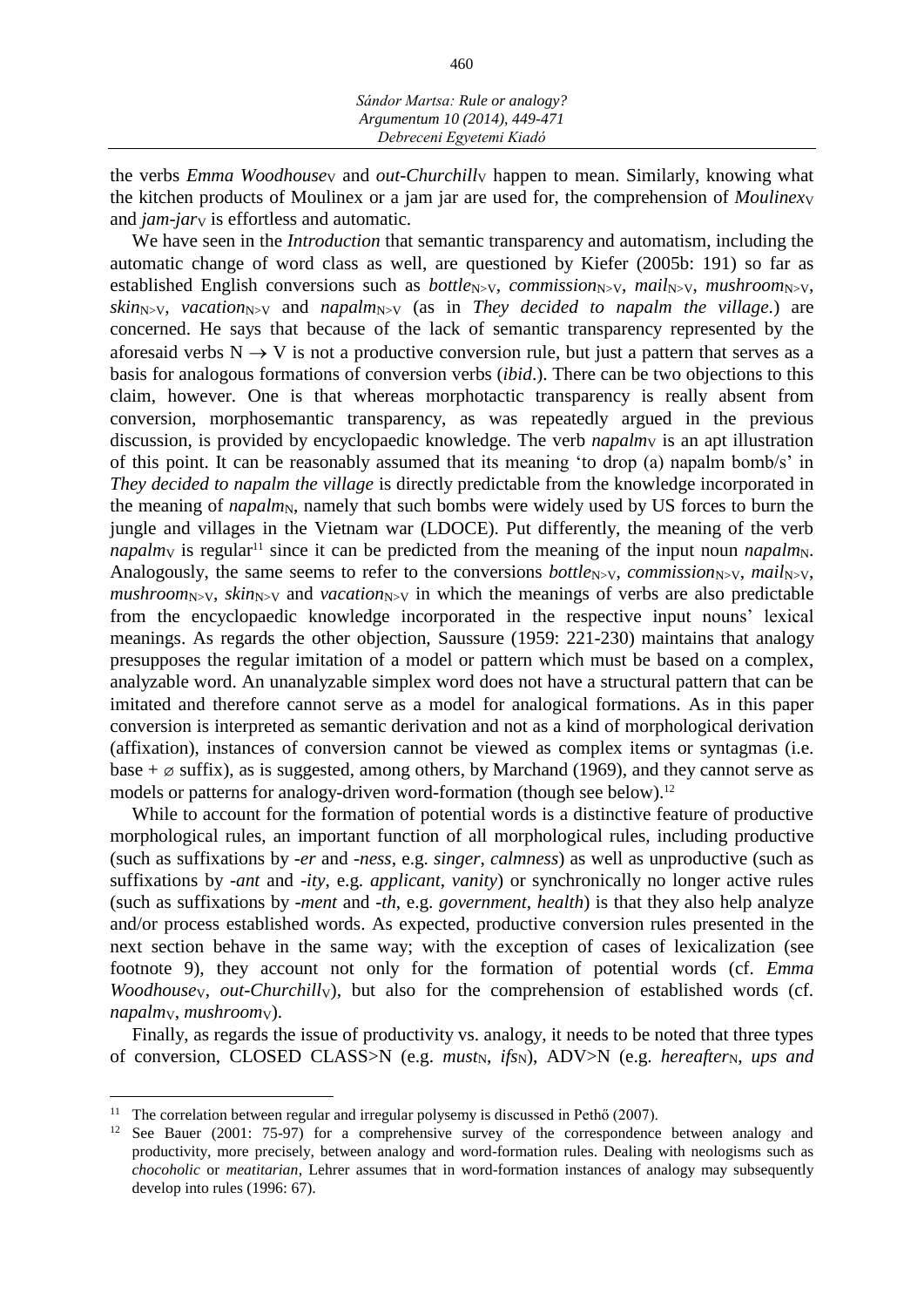*Sándor Martsa: Rule or analogy? Argumentum 10 (2014), 449-471 Debreceni Egyetemi Kiadó*

downs<sub>N</sub>) and PHRASE>A (e.g. *up-in-the-air<sub>A</sub>, before-tax<sub>A</sub>)*, in all probability are motivated not by rule-governed productivity, but by some kind of analogy. In the case of nouns converted from closed class items and adverbs, the analogy may be based not only on the apparent analyzability of the corresponding input bases (which, as we have seen above, is inconceivable in other conversion processes), but also on the general tendency permitting the metalinguistic use of any word and, as a matter of fact, any grapheme and phrase as a noun (Stein 1976: 229). It seems only logical to assume that words or phrases that are frequently used as nouns after some time may undergo unmarked category shift and eventually become institutionalized as nouns which remain semantically related to the corresponding closed class words and phrases. It is exactly because of this link that these category shifts must also be regarded as instantiations of conversion.

## **5 Conversion rules**

#### *5.1 Preliminary notes*

As we have seen, Kiefer (2005b: 191) questions the existence of English conversion rules such as  $N \rightarrow V$ , claiming that new verbs are created not by productive rules but by analogy. At the same time, however, he also claims that types of Hungarian conversion are rulegoverned and proposes several conversion rules (or principles) that specify the morphosemantic and morphosyntactic input and output conditions or constraints for the operation of these rules. In the formulation of each rule the syntactic pattern '*If* …. *then*…' (2005a) is employed. For example, the rule underlying one subtype of Hungarian A>N conversion is formulated in the following way (2005a: 56):

If P is a salient property of entity E then ADJ expressing P can be used to denote E. (e.g.:  $b\ddot{o}lcs_A$  'wise' > *bölcsek*<sub>N.PL</sub> 'the wise',  $\text{gaz} \text{d} \text{a} \text{g}$ <sub>A</sub> 'rich' >  $\text{gaz} \text{d} \text{a} \text{g} \text{o} \text{k}_{N.PL}$  'the rich')

It will be demonstrated below that rules of the same kind can be formulated with respect to the classes of English conversion as well. In the formulation of each of these rules the *if*-clause specifies the input conditions and the *then*-clause the output conditions of their application. As it will transpire, the input and output conditions or constraints are mostly of semantic nature, which is fully in accordance with the interpretation of conversion proposed in this paper. Apart from semantic constraints, there are also morphological constraints characterizing the input bases of whole classes of conversion, especially subclasses of noun-to-verb conversion. They will be perused in section 5.7. Drawing on Martsa (2013: 263-272), the presentation of each conversion rule is arranged in the following way: after a brief description of each class or subclass of conversion, the corresponding metonymic mapping is given in the form of a conceptual metonymy or conceptual metonymies taken from Kövecses and Radden (1998) and Martsa (2013); this will be followed by the formulation of the respective rule or rules.

## *5.2 N > V conversions*

Since N>V conversions represent by far the largest class of conversions in present-day English, it should come as no surprise that the number of conversion rules that can be postulated for this class is relatively high. This class of conversion verbs includes the subclasses of locatum verbs (e.g. *blanket*<sub>N>V</sub>, *tunnel*<sub>N>V</sub>), location and duration verbs (e.g.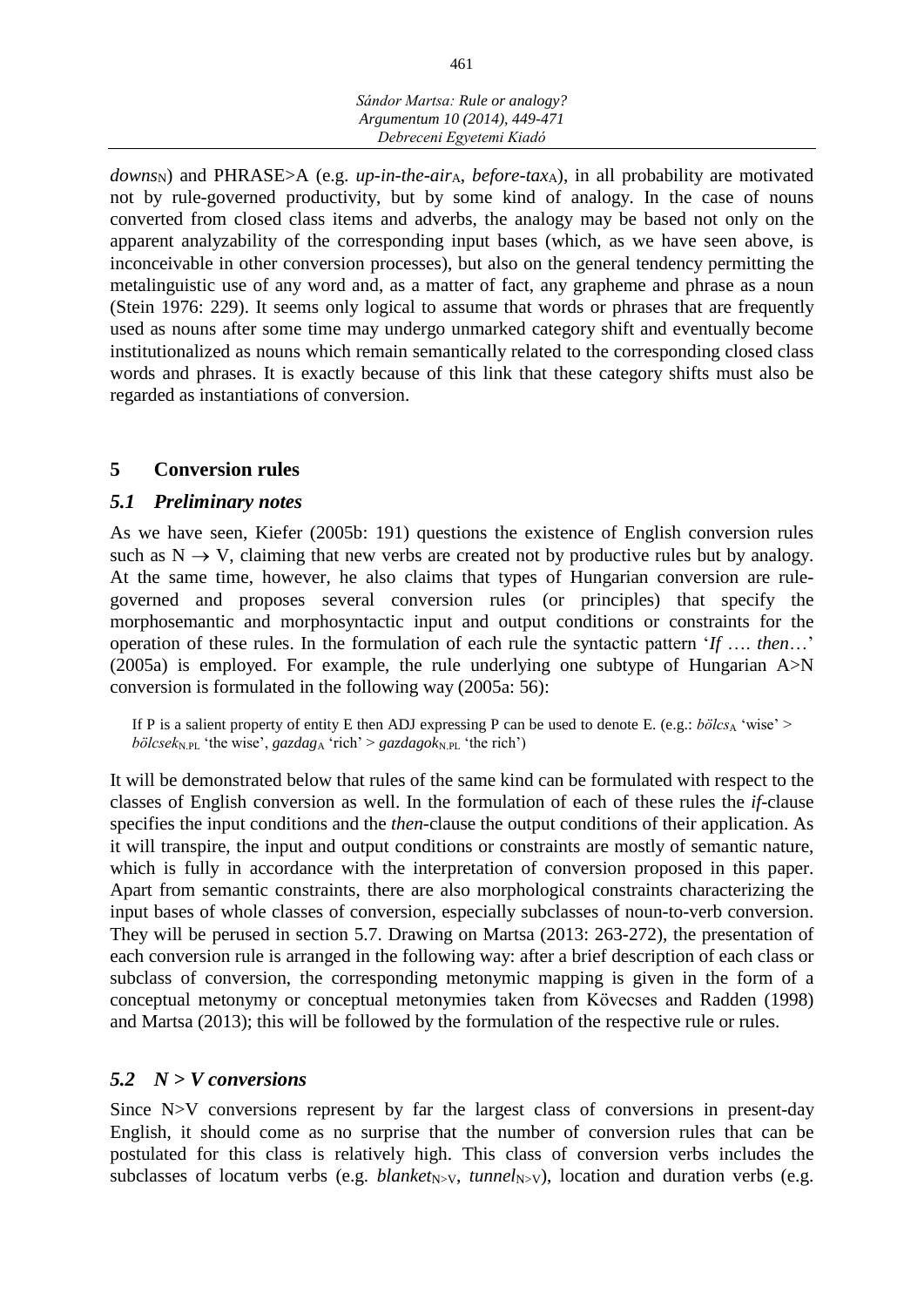| Sándor Martsa: Rule or analogy? |
|---------------------------------|
| Argumentum 10 (2014), 449-471   |
| Debreceni Egyetemi Kiadó        |

*kennel*<sub>N>V</sub>, *summer*<sub>N>V</sub>), agent and experiencer verbs (e.g. *boycott*<sub>N>V</sub>, *witness*<sub>N>V</sub>), goal and source verbs (e.g. *orphan*<sub>N>V</sub>, *letter*<sub>N>V</sub>), instrument verbs (e.g. *nail*<sub>N>V</sub>, *towel*<sub>N>V</sub>) and animal verbs (e.g.  $f(x_{N}>V, \text{ } \text{log}_{N}>V)$ ). With the exception of animal verbs these subclasses are adopted from a well-known classification proposed by Clark & Clark (1979: 769-781) and most examples are also taken from them.

## *5.2.1 Locatum verbs*

Verbs in this subclass evoke the conceptual metonymy OBJECT OF MOTION FOR THE MOTION. Each locatum verb pertains to one of the following three semantic patterns: 'put N on x' (e.g. *carpety, varnishy*), 'put N in x' (e.g. *peppery, cream-and-sugary*) and 'remove N from the surface/inside of x' (e.g. *pity, stoney*). For the generation of verbs belonging to this subclass three conversion rules can be postulated. Cf.:

- 1a: If *N* denotes an entity *E* which is put on entity *F*, then *V* converted from *N* can be used to mean putting *E* on *F* or covering *F* with *E*. (e.g. *blanket* the bed, *forest* the land, *coldcream* one's face, *muzzle* the dog, *licence-plate* the car)
- 1b: If *N* denotes an entity *E* which is put in entity *F*, then *V* converted from *N* can be used to mean putting *E* in *F*. (e.g. *spice* the food, *cream* the coffee, *ice* the drinks, *buttonhole* the shirt, *ladder* the nylons)
- 1c: If *N* denotes an entity *E* which is an organic part of *F* or which is functionally related to *F*, then *V* converted from *N* can be used to mean removing *E* from (the surface or the inside of) *F*. (e.g. *skin* the rabbit, *shell* the peanuts, *husk* the corn, *pit* the cherries, *pip* the grapes, *bone* the fish)

## *5.2.2 Location and duration verbs***<sup>13</sup>**

 $\overline{a}$ 

The conceptual metonymies evoked by this subclass of verbs are DESTINATION OF THE MOTION FOR THE MOTION and TIME PERIOD FOR A CHARACTERISTIC ACTIVITY IN THAT TIME PERIOD. Location and duration verbs also pertain to three semantic patterns, viz. 'put x on/in N' (e.g. *groundy, housey), 'remove x from N' (e.g. <i>quarryy, shelly)* and 'spend N in x' (e.g. *wintery, vacationv*), and for their generation also three conversion rules can be postulated. Cf.:

- 2a: If *F* is an entity which is put on/in entity *E* denoted by *N*, then *V* converted from *N* can be used to mean putting *F* on/in *E*. (e.g. *ground* the planes, *beach* the boat, *shelve* the books; *headquarter* the troops, *jail* the prisoner, *room* at the Waldorf)
- 2b: If *F* is an entity which is naturally contained in entity *E* denoted by *N*, then *V* converted from *N* can be used to mean removing *F* from *E*. (e.g. *mine* the gold, *quarry* the gold, *pod* the peas)

<sup>&</sup>lt;sup>13</sup> The motivations of forming the complex classes of location/duration verbs, agent/experiencer verbs and goal/source verbs are given in Clark and Clark (1979).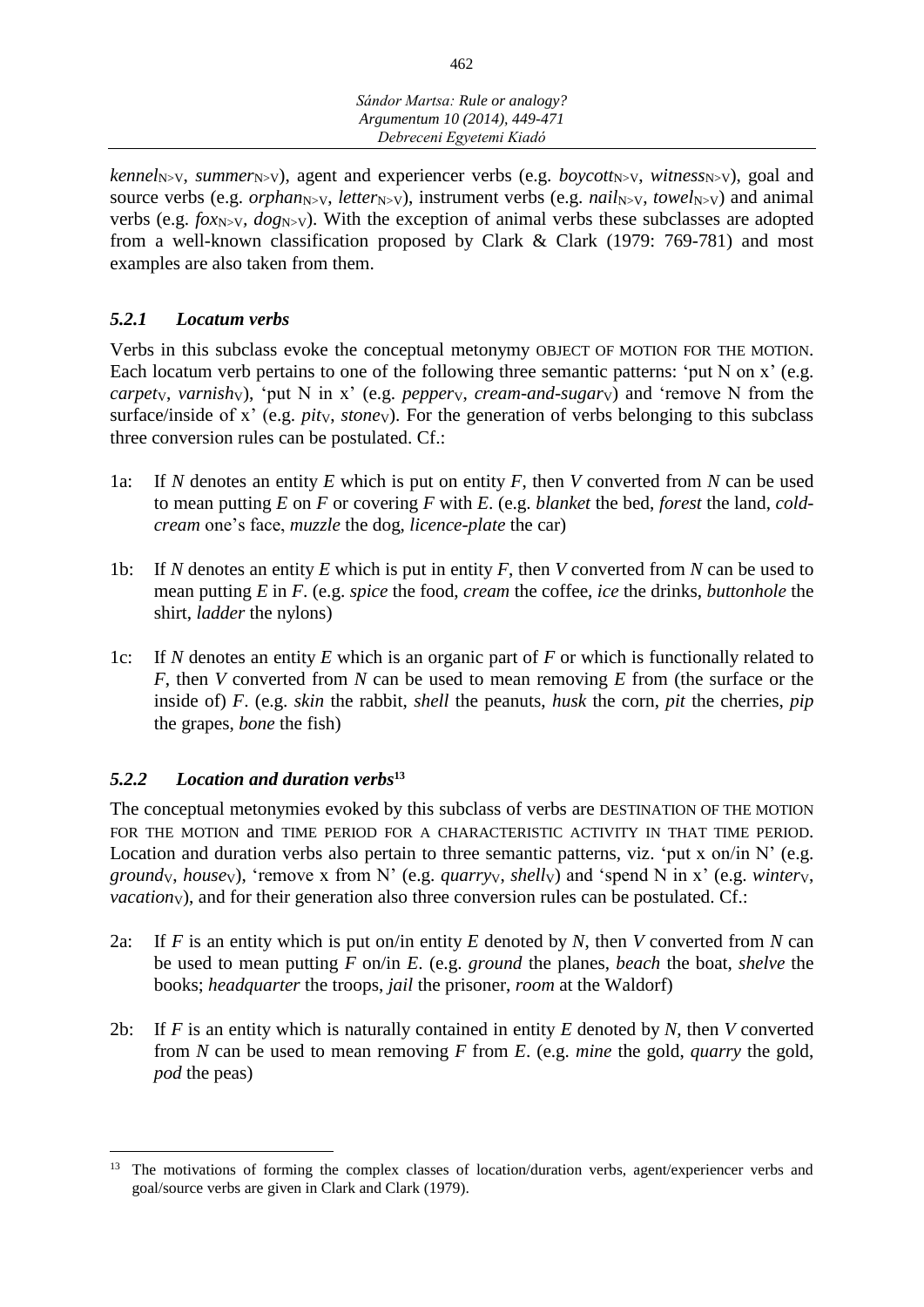

2c: If *N* denotes a time period *T* related to a place *P*, then *V* converted from *N* can be used to mean spending *T* in *P*. (e.g. *summer* in France, *holiday* in Spain, *honeymoon* in Hawaii)

# *5.2.3 Agent and experiencer verbs*

Similarly to the previous subclass, agent and experiencer verbs also evoke two conceptual metonymies, AGENT FOR A CHARACTERISTIC ACTIVITY OF THAT AGENT and EXPERIENCER OF AN EVENT FOR THE EVENT. But unlike location and duration verbs, all verbs belonging to this subclass pertain to one single semantic pattern, 'act as typical of N' (e.g. *refereev*, *policev*, *boycotty*), and their generation requires the postulation of two conversion rules. Cf.:

- 3a: If *N* denotes a person *P* with a specific job or occupation, then *V* converted from *N* can be used to mean acting as (is typical of) *P*. (e.g. *umpire* the match, *police* the park, *tutor* the boys, *escort* the ambassador, *boss* the employee)
- 3b: If *N* denotes a person *P* being involved in, or exposed to, an event *R*, then *V* converted from *N* can be used to mean *P*'s experiencing *R*. (cf. *witness* the accident, *boycott* the store)

#### *5.2.4 Goal and source verbs*

In spite of the fact that two semantic patterns, namely 'make/turn x into N' (e.g. *widowy*, *scapegoat* $\vee$ ) and 'make x from N' (e.g. *piece*<sub>N>V</sub>, *letter* $\vee$ ), can be ascribed to verbs constituting this subclass, and that these verbs evoke two conceptual metonymies, RESULT FOR THE ACTION THAT BRINGS ABOUT THAT RESULT and COMPONENT PARTS OF A WHOLE FOR THE ACTION THAT PRODUCES THE WHOLE, one rule seems to be sufficient to account for their generation:

4: If *N* denotes an entity or state *S* functioning as the goal or source of an activity involving *Z*, then *V* converted from *N* can be used to mean making/turning *Z* into *S* or making *S* from *Z*. (e.g. *knight* Gawain, *orphan* the child, *fool* the man, *group* the actors, *pod* the seals, *swarm* the bees; *pile* the money, *carpool* the people, *loop* the rope, *powder* the aspirin, *piece* the quilt together, *word* the sentence)

#### *5.2.5 Instrument verbs*

All verbs constituting the largest subclass of conversion verbs pertain to one semantic pattern, 'act using N or as if N' (e.g. *hammery*, *helicoptery*). They evoke the conceptual metonymy, INSTRUMENT FOR THE ACTION INVOLVING THE USE OF THAT INSTRUMENT, and the rule underlying them can be formulated in the following way:

5: If *N* denotes an instrument *I* of an action *J*, then *V* converted from *N* can be used to mean performing *J* by means of *I*. (e.g. *hammer* the nail, *club* the man over the head, *lance* the armour)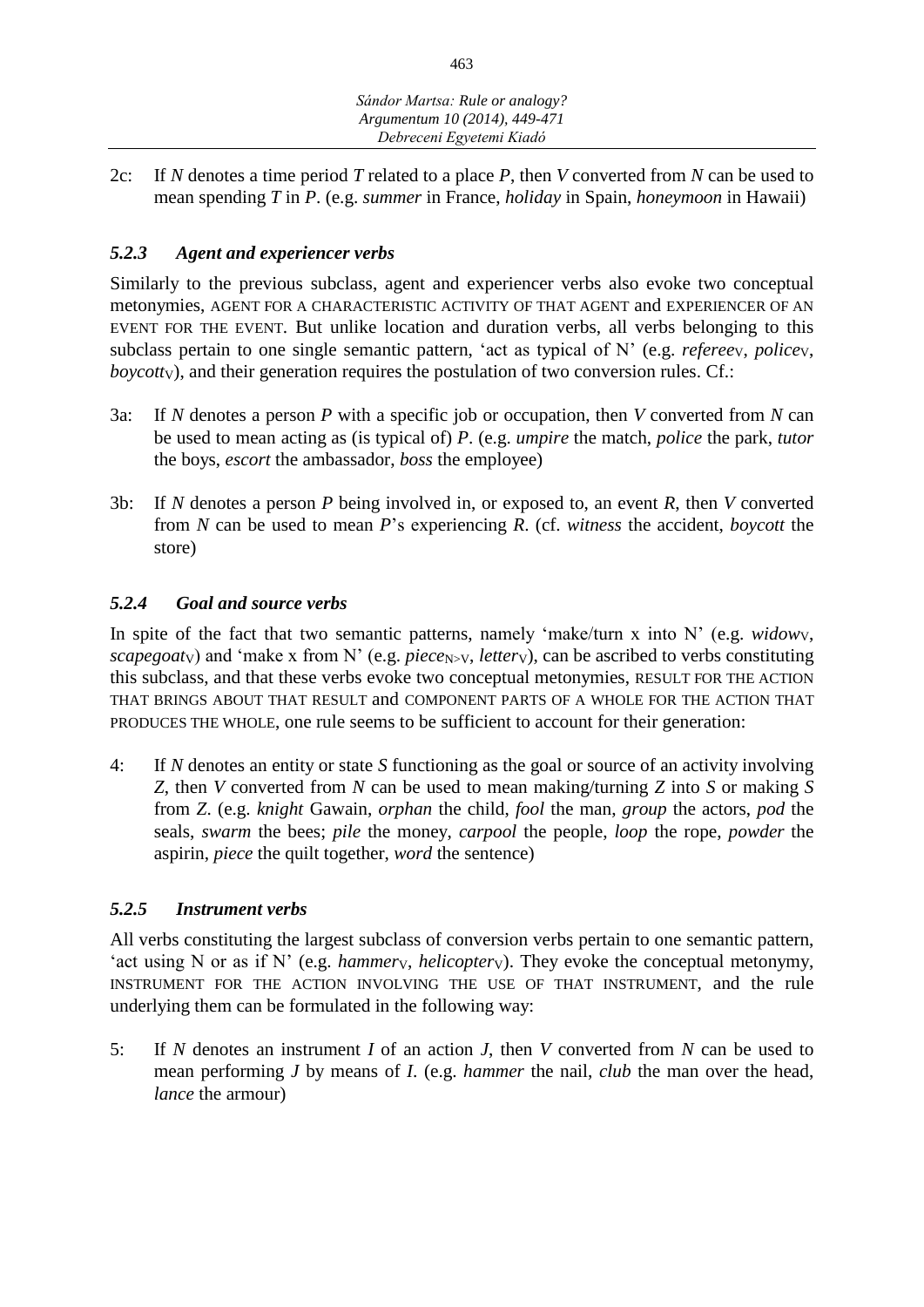#### *5.2.6 Animal verbs*

Animal verbs, belonging to the subclass of agent and experiencer verbs or to the subclass of goal verbs, result from the metonymic mappings expressed either by conceptual metonymy <sup>1</sup>ANIMAL FOR THE ACTIVITY/BEHAVIOUR (PERCEIVED AS) TYPICAL OF <sup>2</sup>ANIMAL (see section 2) or by the conceptual metonymy RESULT FOR THE ACTION THAT BRINGS ABOUT THAT RESULT. Rule 6a accounts for animal verbs belonging to the subclass of agent and experiencer verbs, whereas rules 6b and 6c account for animal verbs belonging to the subclass of goal verbs. Cf.:

- 6a: If *N* denotes an animal *M* with a set of salient (physical and/or instinctual) properties, then *V* converted from *N* can be used to mean a human action or behaviour (perceived as being) similar to *M*'s (typical) action or behaviour. (e.g. The General Director *ferreted* in his breast pocket for his reading glasses. (CEGM))
- 6b: If *N* denotes an animal *M* commonly hunted by humans or used by humans to hunt for other animals *O*, then *V* converted from *N* can be used to mean either hunting for *M* or hunting for *O* by means of *M*. (e.g. The tenants … have permission to *ferret* and dig rabbits. (OED2); He wished to take it [the dog] *ratting*. (OED2))
- 6c: If *N* denotes the young of an animal *M*, then *V* converted from *N* can be used to mean bringing *M* forth. (e.g. About September they take their Mares into the house again where they keep them till they *foal*. (OED2))

## *5.3 A>V conversions*

Verbs making up this class of conversion verbs fall into two subclasses according to the semantic patterns they pertain to; these are 'make x A' (e.g. *blacky*, *stilly*) and 'x becomes A' (e.g. *dim*<sub>V</sub>, *thin*<sub>V</sub>). The conceptual metonymies evoked by them are PROPERTY FOR THE ACTION THAT BRINGS ABOUT THAT PROPERTY and PROPERTY FOR THE PROCESS THROUGH WHICH THAT PROPERTY IS ASSIGNED, so the postulation of two rules is necessary to account for the generation of verbs belonging to the two subclasses. Cf.:

- 7a: If *A* denotes a salient property *P* of entity *E*, then *V* converted from *A* can be used to mean bringing about *P* of *E*. (e.g. The hot sun had *stilled* the water. (OED2))
- 7b: If *A* denotes a property *P* assigned to entity *E*, then *V* converted from *A* can be used to mean assigning *P* to *E*. (e.g. And then the lights of the chandelier *dimmed*. (BNC))

## *5.4 CLOSED CLASS>V conversions*

In this class of conversion verbs two categories of inputs are of special interest: locative particles or adverbs (e.g. *down*, *out*) and interjections (e.g. *boo*, *tut*). The metonymic mapping motivating verbs converted from the former can be best described in terms of the conceptual metonymy GOAL/END-STATE FOR THE MOTION ORIENTED TO THAT GOAL/REACHING THAT END-STATE. Verbs converted from the latter type of inputs, on the other hand, appear to result from the specific metonymic mappings EXCLAMATION FOR THE VERBAL ACTION PERFORMED BY THAT EXCLAMATION and ONOMATOPOEIA FOR THE VERBAL ACTION PERFORMED BY THE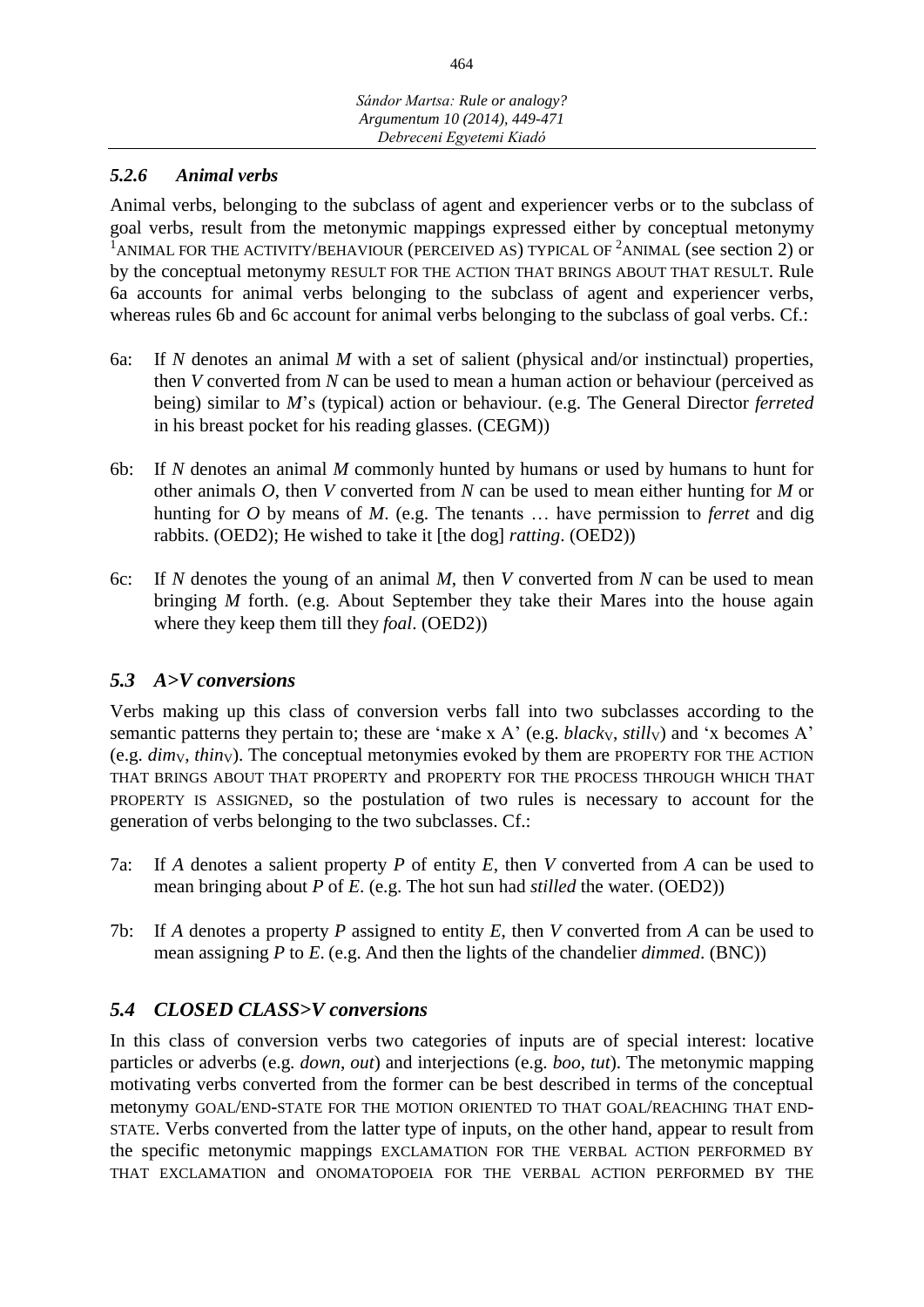UTTERANCE OF THAT ONOMATOPOEIA. Both types of conversion verbs, functioning as speech act verbs, emerge from the Action ICM and the following two underlying rules can be postulated for them:

- 8a: If *PART*/*ADV* denotes the direction *D* of action/motion *M*, then *V* converted from *PART*/*ADV* can be used to mean *M*-ing in *D*. (e.g. No one throws things away any more. They '*out*' them. (OED2); Storms *downed* trees and power lines. (OALD8))
- 8b: If *INTERJ* marking the emotional state *E* of *P* is converted to *V*, then *V*, functioning as a speech act verb, can be used to mean *P*'s experiencing or displaying *E*. (e.g. François Mauriac…tried to *boo* the singer off the stage. (OED2); The nurse rushed in, *tutting* with irritation. (LDOCE); A young man is being *hailed* a hero tonight after rescuing two children. (LDOCE); He stood upon an old wall and *hurrahed* the people on. (OED2))

## *5.5 V>N conversions*

As was argued in section 2, similarly to N>V conversions V>N conversions also emerge from the Action ICM due to the partial reversibility of metonymic mappings. Concretely, nouns converted from verbs result from the mapping of the action proper (expressed by the predicate) onto one of its participants, such as the agent, instrument, etc. The metonymic mapping characteristic of this class can be expressed by the following generic conceptual metonymy ACTION FOR A PARTICIPANT/INSTANCE OF THE ACTION. The rule underlying this class of conversion is (a few specific metonymies were mentioned in (2b) above):

9: If *P* is a participant or an instance of action *A* expressed by *V*, then *N* converted from *V* can be used to mean *P*. (e.g. *Kickoff* is at 3.00. (LDOCE); His addiction turned him into a *cheat* and a liar.)

# *5.6 A>N conversions*

Conversions belonging to this class, as was also stated in section 2, emerge from the Category-and-Property ICM where physical, physiological, intellectual, mental and other salient properties are mapped onto their human and non-human carriers and as a result of this metonymic shift these properties come to stand for their carriers. The metonymic mapping rendering the conversion of nouns possible can be described in terms of the generic conceptual metonymy DEFINING PROPERTY FOR CATEGORY (Radden & Kövecses 1999: 35). Examples of possible specific conceptual metonymies derived from this generic metonymy are shown in (5) in section 2. A>V conversions result from the operation of the following two rules:

- 10a: If *A* denotes a salient property of entity *E*, then *N* converted from *A* can be used to mean *E*. (e.g. This was no place for the *living*. (BNC); The next day the *unbelievable* happened, and you entered the Spanish class for foreigners. (BNC))
- 10b: If *A* denotes a salient colour associated with the entity *E*, then *N* converted from *A* can be used to mean *E*. (e.g. The *Blacks* won the match 8-5. (BNC); The *Greens* remained the third strongest party with 0.2 per cent more than before at 8.4 per cent. (BNC))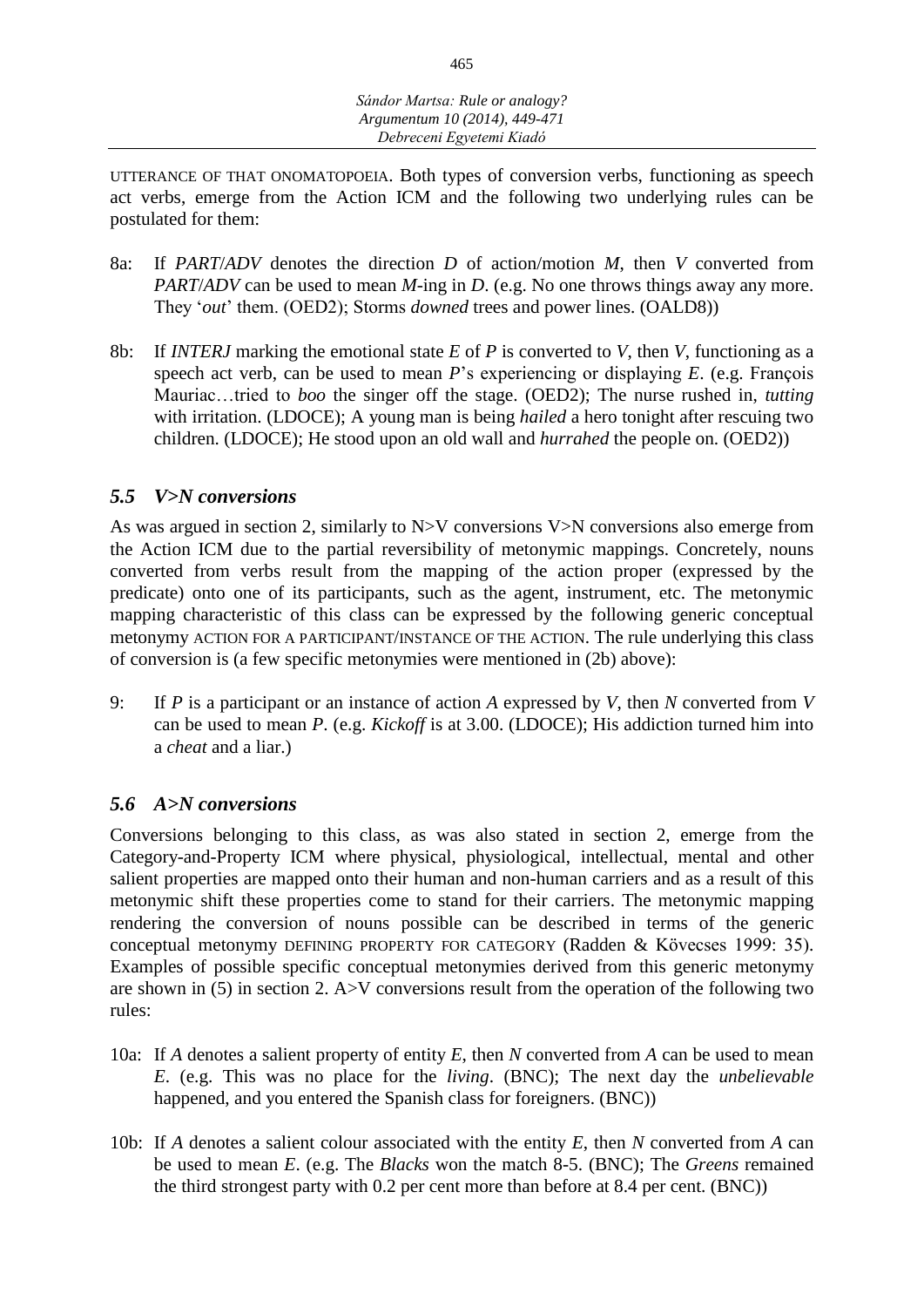## *5.7 Morphological constraints on the application of conversion rules*

Conversion rules proposed in sections 5.2-5.6 specify semantic conditions or constraints concerning the respective input and output categories, such as N, V, A, PART/ADV, CLOSED CLASS and so on. In addition to semantic constraints, directly related to treating conversion as semantic derivation (see section 2.2), there are morphological or morphosyntactic constraints as well which are imposed on input items and which also affect the applicability of conversions rules. Note that the only morphosyntactic constraint concerning the output items of conversion is that they must be open class words, namely adjectives, nouns and verbs.

The most well-known morphological constraint is related to the conversion of verbs from derived (complex) nouns. Drawing on Marchand (1963), Bauer (1983: 227) claims that derived nouns can be converted to verbs if lexical or token blocking, i.e. the existence of a word with the same meaning is not a real concern. To illustrate this point, he mentions the examples  $sign_N > sign_V \rightarrow signal_N > signal_V$  and *commity*  $\rightarrow$  *commissions*  $>$  *commissions*, in which *signal*y and *commission*y are not precluded by the semantically different *signy* and *commity (ibid.).* By contrast, if token blocking is a real concern, no conversion is supposed to take place, as in the case of the derived noun *arrival* from which the conversion of \**arrivaly* with the meaning 'arrive' is disallowed due to the existence of the verb *arrive* with the same meaning. In respect of N>V conversion, however, there is a more significant constraint to consider, and this is the difference between the eligibility of native (Germanic) and non-native (Latinate) nouns as input bases for denominal conversion. It can be stated with great certainty that native (or nativized) derived nouns suffixed with -*er*, -*ship*, -*ness*, -*ity* and probably with many other suffixes normally do not undergo conversion to verbs. Exceptions include nouns such as *hostess<sub>N</sub>* ( $>$  *hostessy* 'to act as a hostess') and some instrumental nouns in -*er*, e.g. *chopper*<sub>V</sub> (< *chopper*<sub>N</sub>) 'to fly by chopper', *glider*<sub>V</sub> (< *glider*<sub>N</sub>) 'to fly by glider', *stretcher*<sub>V</sub> (< *stretcher<sub>N</sub>*) 'to carry on a stretcher', *sweeper*<sub>V</sub> (< *sweeper<sub>N</sub>*) 'to use a sweeper' (Clark & Clark 1979: 773, 776-779). On the other hand, non-native derived nouns are converted to nouns relatively freely: cf. *pressure* 'to use pressure; pressurize', *proportion* 'to adjust sth to sth' (as in *to proportion expenditure to one's gains*), *proposition*<sup>t</sup> to propose sexual intercourse', *commission*<sup>v</sup> to give a commission', *engineer*<sup>v</sup> to arrange or cause, esp. by cunning or secret means'.

As regards the conversion of verbs from complex adjectives, it seems that verbs can be converted from (disyllabic) denominal adjectives in -*y* (e.g. *dirty*A>V, *bloody*A>V, *ready*A>V), but not from denominal adjectives derived by means of other suffixes (cf. \**agreeable*<sub>A>V</sub>, *beautiful*A>V, \**childish*A>V, \**fantastic*A>V, \**furious*A>V,).

Some morphological constraints concerning V>N conversions are also possible to identify. One them is that derived verbs, native and non-native alike (e.g. *baptize*, *justify*, *methanate*, *strengthen*, *enlarge*, *befriend*), unanimously resist nominalization through conversion (see also Myers 1984: 57-61). Another, somewhat weaker constraint imposed on the conversion of strong verbs to nouns is that they tend to occur as parts of idioms like *in the know*, *on the fly*, *have the bends*, *it's worth a go*, *in the long run* or in combination with light verbs such as *have a go*, *have a swim*, *take a ride* (cf. Marchand 1963: 376, Martsa 2010: 148, 151) and not as syntactic subjects and objects per se (cf. Biese 1941: 282-316). A further morphological constraint is that while compound nouns relatively freely undergo conversion to verbs (cf. *grandstand*<sub>N>V</sub>, *sailplane*<sub>N>V</sub>, *snowball*<sub>N>V</sub>, *wallpaper*<sub>N>V</sub>), to form nouns from compound verbs, having been back-formed from compound nouns, is not permissible in all probability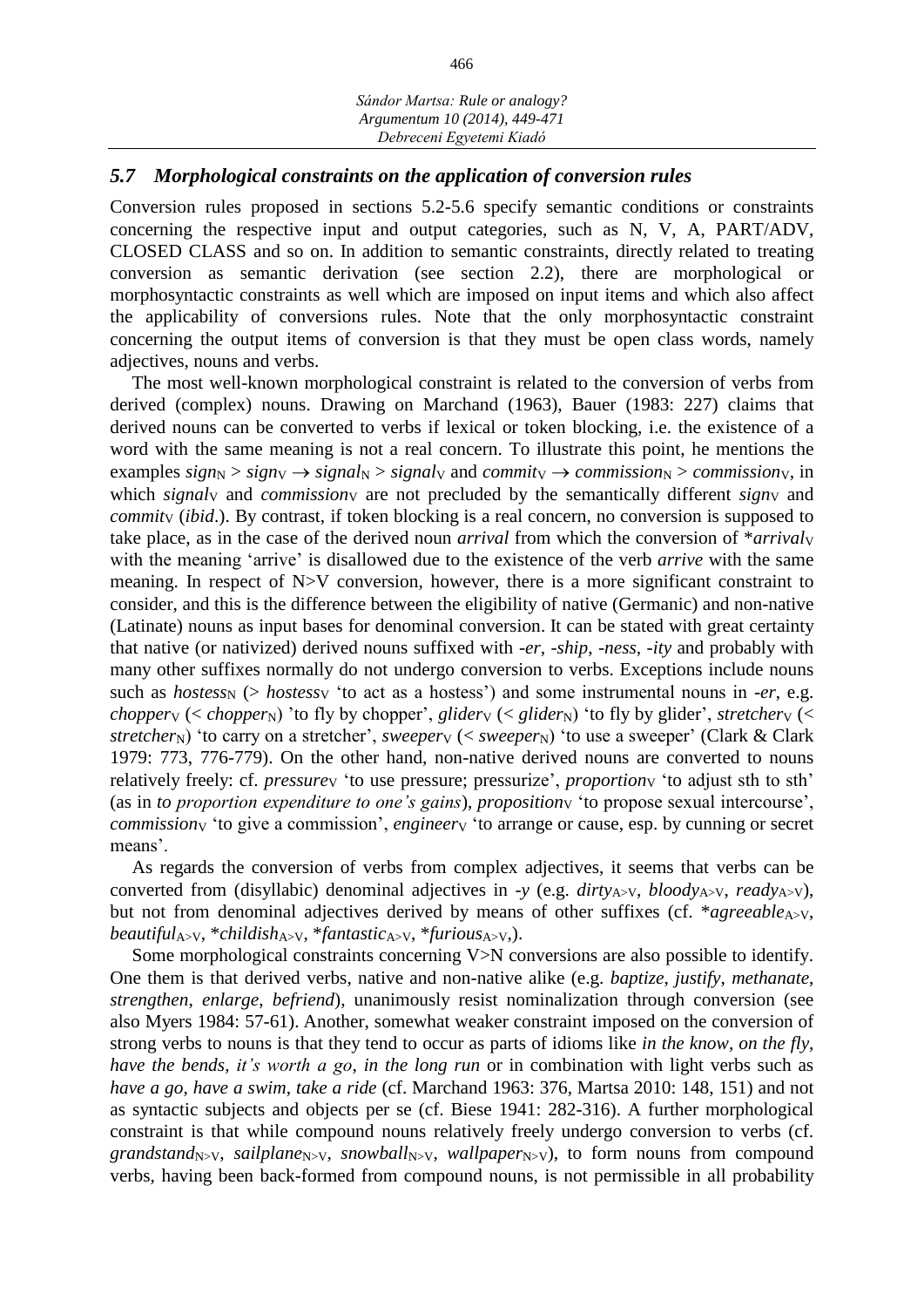due to token blocking (cf. \**air-conditionv*<sub>>N</sub>, \**baby-sitv*<sub>>N</sub>, \**back-formv*<sub>>N</sub>, \**stage*manage<sub>V>N</sub>).

#### **6 Summary and conclusions**

It has been proposed in this paper that English conversion, commonly defined as a morphologically unmarked word-formation technique, must be seen as a process of semantic derivation, rather than morphological or syntactic derivation, based on metonymic mappings adhering to different idealized cognitive models, out of which the idealized cognitive model of action is of primary importance. It was also argued that this interpretation of conversion, drawing on the tenets of cognitive semantics, makes it necessary to reconsider and even abandon the standard categorial view of polysemy. Concretely, the fact that in conversion the meaning(s) of one of the pair words belonging to a word category is/are systematically linked to, or derived from, the meaning(s) of the other homographic pair word belonging to another word category allows for an intercategorial view of polysemy. In advocating this view, it was demonstrated that although the meaning of the output word, as a rule, is directly predictable from the meaning of the input word, it also happens that the derived meaning of the output word is inferable not directly from the respective (lexicalized) sense(s) of the input word but from the encyclopaedic knowledge (taken in the Langackerian sense) incorporated in its lexical meaning.

It has been argued that the productivity of conversion in general directly follows from considering conversion as semantic derivation motivated by metonymic mappings. In the paper an attempt was made to justify this claim by identifying a number of conversion rules and thereby substantiating Quirk et al.'s (1985) and Štekauer's (1996) respective claims, quoted in the *Introduction*, as to the prominence and diversity of conversion rules and the enormous potential productivity of English conversion.

#### **References**

- Aitchison, J. (1998): *Words in the Mind. An Introduction to the Mental Lexicon*. Oxford, UK & Cambridge, USA: Blackwell.
- Baayen, R.H. (1992): Quantitative Aspects of Morphological Productivity. In: Booij, G. & van Marle, J. (eds.): *Yearbook of Morphology 1991*. Dordrecht: Kluwer, 109-149.
- Baayen, R.H. & Lieber, R. (1991): Productivity and English Derivation: A Corpus-Based Study. *Linguistics* 29, 801-843.
- Bauer, L. (1983): *English Word-Formation*. Cambridge: Cambridge University Press.
- Bauer, L. (2001): *Morphological Productivity*. Cambridge: Cambridge University Press.
- Biese, Y.M. (1941): *Origin and Development of Conversion in English*. In: *Annales Academiae Scientiarum Fennicae B* XLV, Helsinki.
- BNC (2000): *British National Corpus*, *World Edition*. SARA, version 0.98. Oxford University Press.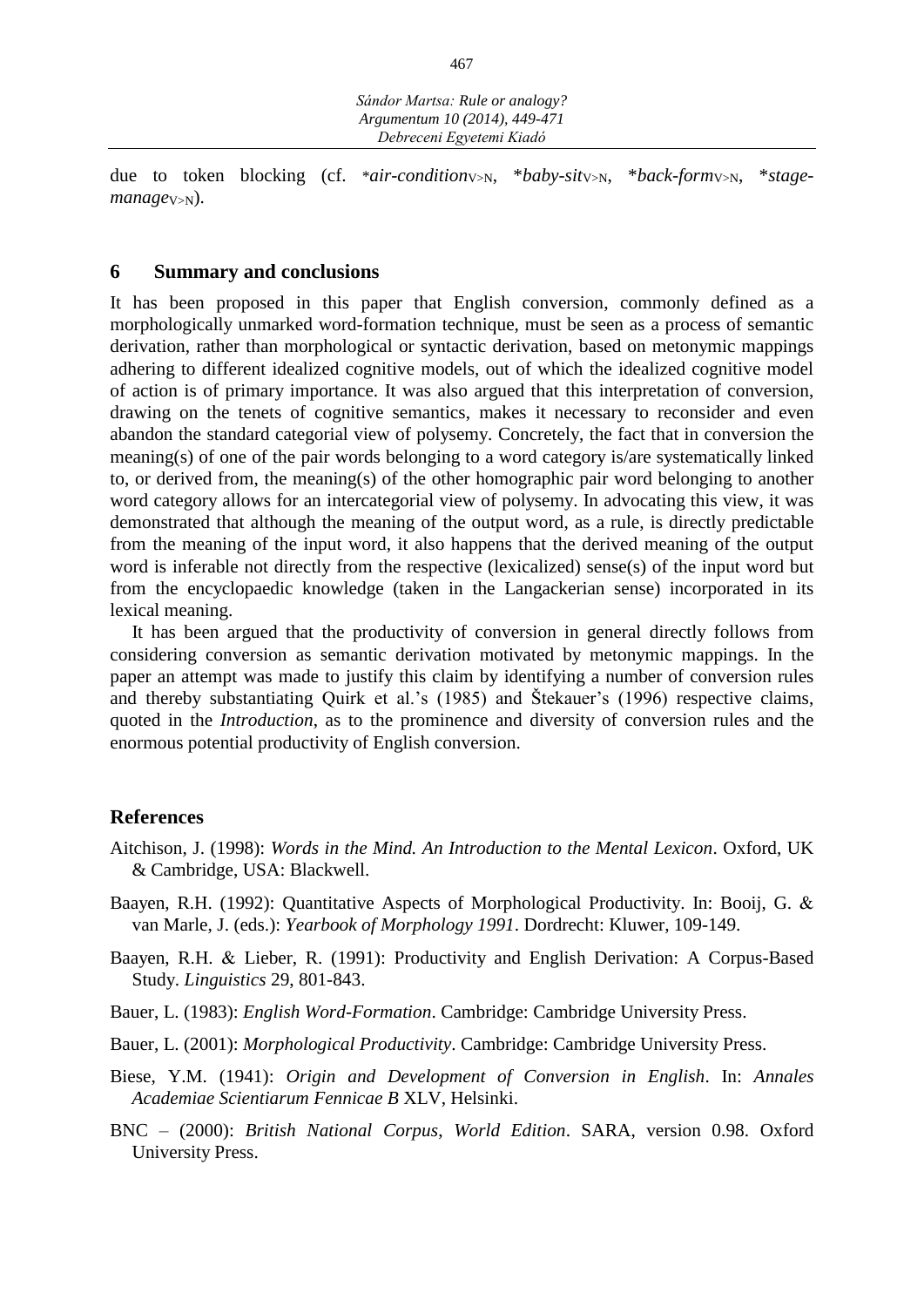- CEGM Deignan, A. (ed.) (1995): *Collins Cobuild English Guides 7*. The University of Birmingham & Harper-Collins.
- CIDE Procter, P. (ed.) (1995): *Cambridge International Dictionary of English*. Cambridge: Cambridge University Press.
- Clark, E.V. &. Clark, H.H. (1979): When Nouns Surface as Verbs. *Language* 55, 767-811.
- Crocco-Gàleas, G. (1990): Conversion as Morphological Metaphor. In: Méndez, D.J. Pensado, C. (eds.): *Naturalists at Krems. Papers from the Workshop on Natural Phonology and Morphology*. Salamanca: Ediciones de la Universidad de Salamanca, 23-32.
- Dirven, R. (1999): Conversion as a Conceptual Metonymy of Event Schemata. In: Panther, K-U. & Radden, G. (eds.): *Metonymy in Language and Thought*. Amsterdam & Philadelphia: John Benjamins Publishing Company, 275-287.
- Dirven, R. & Verspoor, M. (1998): *Cognitive Exploration of Language and Linguistics*. Amsterdam & Philadelphia: John Benjamins.
- Don, J. (1993): *Morphological Conversion*. OTS [Onderzoeksinstituut voor Taal en Sprak] Dissertation Series. Utrecht: Research Institute for Language Speech, Utrecht University.
- Dressler, W.U. (2000): Extragrammatical vs. Marginal Morphology. In: Doleschal, U. & Thornton, A.M. (eds.): *Extragrammatical vs. Marginal Morphology*. Münich: Lincom Europa, 2-10.
- Dressler, W.U., Mayerthaller, W., Panagl, O. & Wurzel, W.U. (eds.) (1987): *Leitmotifs in Natural Morphology*. Amsterdam & Philadelphia: John Benjamins.
- Evans, V. & Green, M. (2006): *Cognitive Linguistics. An Introduction*. Edinburgh: Edinburgh University Press.
- Farrell, Patrick (2001): Functional Shift as Category Underspecification. *English Language and Linguistics* 5.1, 109-130.
- Jespersen, O. (1954): *A Modern English Grammar on Historical Principles*, *Part VI Morphology*. London: George Allen & Unwin Ltd, Cobenhagen: Ejnar Munksgaard. [First published in 1942].
- Jovanović, V.Ž. (2003): On Productivity, Creativity and Restrictions on Word Conversion in English. In: *Facta Universitatis (Series Linguistics and Literature) vol. 2, 10*. Niš: University of Niš, 425-436.
- Kastovsky, D. (1986): Diachronic Word-formation in a Functional Perspective. In: Kastovsky, D. & Szwedek, A. (eds.): *Linguistics Across Historical and Geographical Boundaries; "In Honour of Jacek Fisiak on the Occasion of His Fiftieth Birthday"*. Berlin: Mouton de Gruyter, 409-421.
- Kastovsky, D. (2005): Conversion and/or Zero: Word-Formation Theory, Historical Linguistics, and Typology. In: Bauer, L. & Salvador, V. (eds.): *Approaches to Conversion/Zero-Derivation*. Waxmann Münster, New York, München & Berlin: Waxmann, 31-49.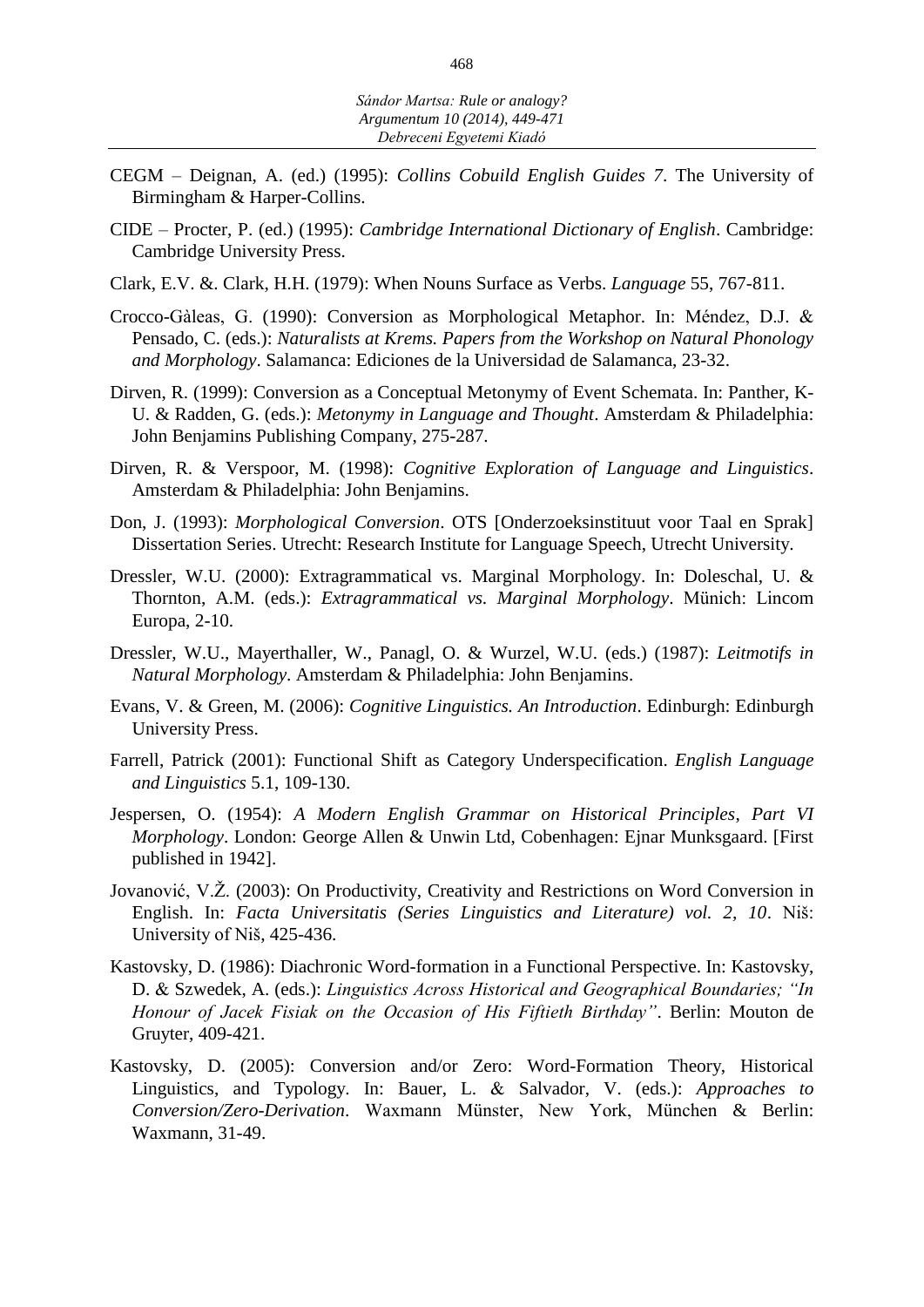- Kiefer, F. (2002): Szabályszerűség, termékenység és analógia [Regularity, Productivity and Analogy]. In: Maleczky, M. (ed.): *A mai magyar nyelv leírásának újabb módszerei V*. [New Methods in the Description of Present-day Hungarian 5]. Szeged: Szegedi Tudományegyetem, 9-15.
- Kiefer, F. (2005a): Types of Conversion in Hungarian. In: Bauer, L. & Salvador, V. (eds.): *Approaches to Conversion/Zero-Derivation*. Waxmann Münster, New York, München Berlin: Waxmann, 51-65.
- Kiefer, F. (2005b): Conversion in Hungarian. In: Piñon, C. & Siptár, P.: *Papers from the Düsseldorf Conference, Approaches to Hungarian 9.* Budapest: Akadémiai Kiadó, 189- 203.
- Kiefer, F. & Ladányi, M. (2000): Az igekötők [Verb Particles]. In: Kiefer. F. (ed.) (2000): *Strukturális magyar nyelvtan 3: Morfológia* [Structural Grammar of Hungarian 3: Morphology]. Budapest: Akadémiai Kiadó, 435-518.
- Kiparsky, P. (1982): Lexical Morphology and Phonology. In: Linguistic Society of Korea (eds.): *Linguistics in the Morning Calm*. *Selected Papers from SICOL-1981*. Seoul: Hanshin, 3-91.
- Kövecses, Z. & Radden, G. (1998): Metonymy: Developing a Cognitive Linguistic View. *Cognitive Linguistics 9/1*, 37-77.
- Ladányi, M. (2007): *Produktivitás és analógia a szóképzésben: Elvek és esetek* [Productivity and Analogy in Word-formation: Principles and Cases]. Budapest: Tinta Könyvkiadó.
- Lakoff, G. (1987): *Women, Fire, and Dangerous Things. What Categories Reveal about the Mind.* Chicago & London: The University of Chicago Press.
- Langacker, R. (1987): *Foundations of Cognitive Grammar* 1. *Theoretical Prerequisites*. Stanford, California: Stanford University Press.
- Leech, G. (1981): *Semantics*. *The Study of Meaning*. Harmondsworth: Penguin.
- LDELC Summers, D. (ed.) (1992): *Dictionary of English Language and Culture*. Harlow: Longman.
- LDOCE Summers, D. (ed.) (2006): *Longman Dictionary of Contemporary English*. Harlow: Pearson, Longman.
- Lehrer, A. (1990): Polysemy, Conventionality, and the Structure of the Lexicon. *Cognitive Linguistics* 1-2, 207-246.
- Lehrer, A. (1996): Why neologisms are important to study. *Lexicology Vol. 2/1*. Berlin & New York: Mouton de Gruyter, 63-73.
- Lieber, R. (2004): *Morphology and Lexical Semantics*. Cambridge: Cambridge University Press.
- Lieber, R. (2005): English Word-Formation Processes. In: Štekauer, P. & Lieber, R. (eds.): *Handbook of Word-Formation*. Dordrecht: Springer, 375-427.
- Lipka, L. (1990): *An Outline of English Lexicology*. Tübingen: Niemeyer.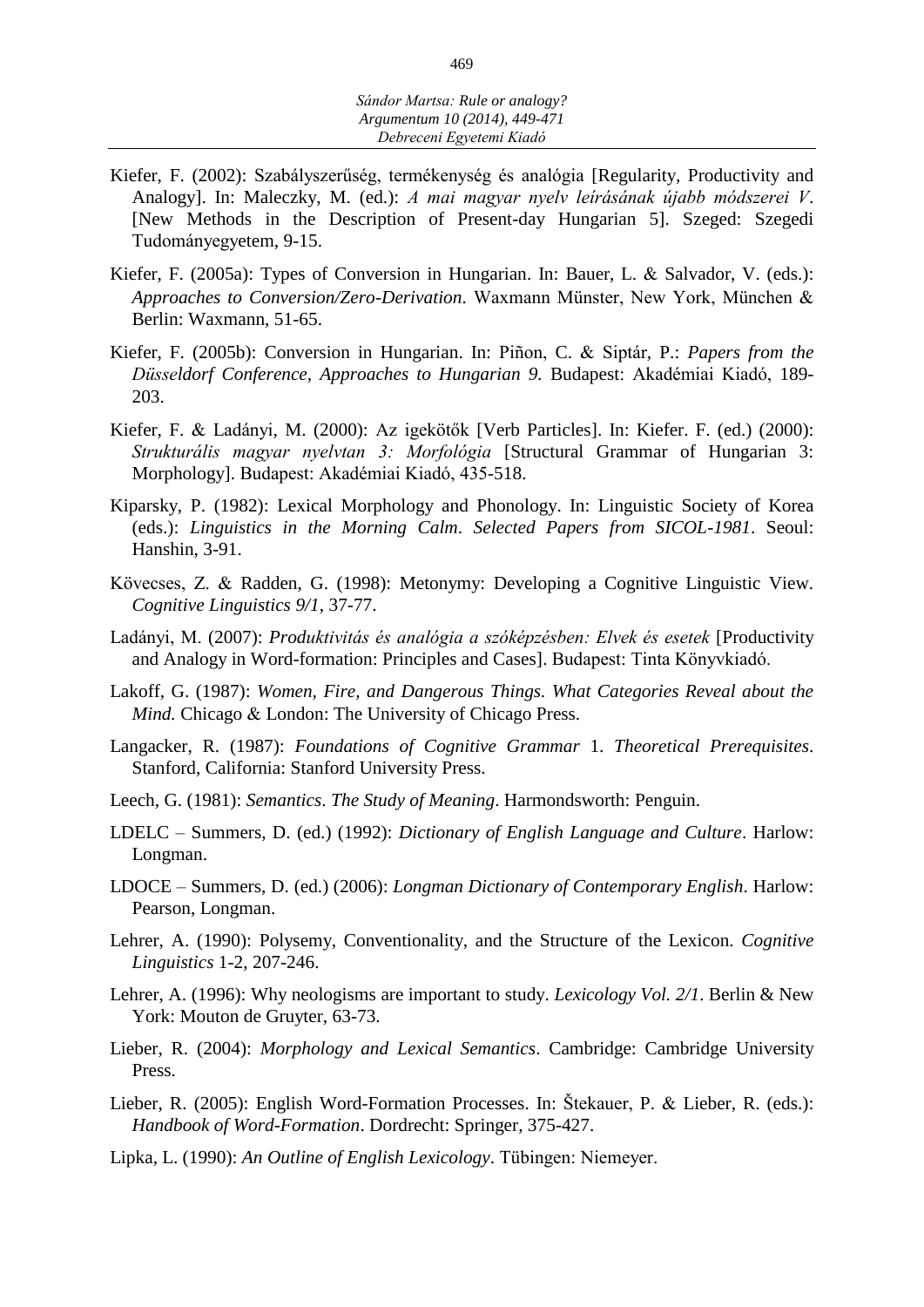Lyons, J. (1977): *Semantics 1-2*. Cambridge: Cambridge University Press.

- Manova, S. (2011): *Understanding Morphological Rules with Special Emphasis on Conversion and Subtraction in Bulgarian, Russian and Serbo-Croatian*. Studies in Morphology, Vol. 1. Dordrecht, New York, Heidelberg & London: Springer.
- Manova, S. & Dressler, W.U. (2005): The morphological technique of conversion in the inflecting-fusional type. In: Bauer, L. & Salvador, V. (eds.): *Approaches to Conversion/Zero-Derivation*. Waxmann Münster, New York, München & Berlin: Waxmann, 67-102.
- Marchand, H. (1963): On a Question of Contrary Analysis with Derivationally Connected but Morphologically Uncharacterized Words. In: Kastovsky, D. (ed.) (1974): *Studies in Syntax and Word-Formation. Selected Articles by Hans Marchand*, International Library of General Linguistics. München: Fink, 224-241. [Originally published in *English Studies 44*  (1963), 176-187].
- Marchand, H. (1969): *The Categories and Types of Present-day English Word-formation.* Munich: C.H. Beck'sche Verlagbuchhandlung.
- Martsa, S. (2002): Homonymy vs. Polysemy: Conversion in English. In: Gottlieb, H., Møgensen, J.E. & Zettersten, A. (eds.): *Symposium on Lexicography X. Proceedings of the Tenth International Symposium on Lexicography May 4-6, 2000 at the University of Cobenhagen*. Tübingen: Niemeyer, 211-229.
- Martsa, S. (2007): *English Morphology: An Introduction*. Budapest: Nemzeti Tankönyvkiadó.
- Martsa, S. (2010): It's Worth a Go. Conversion Nouns in English. In: Hegedűs, I. & Martsa, S. (eds.): *CrosSections Volume I: Selected Papers in Linguistics from the 9th HUSSE Conference*. Pécs: University of Pécs, Faculty of Humanities, Institute of English Studies, 145-158*.*
- Martsa, S. (2013): *Conversion in English*: *A Cognitive Semantic Approach*. Newcastle upon Tyne: Cambridge Scholars Publishing.
- Myers, S. (1984): Zero-Derivation and Inflection. In: Speas, M. & Sproat, R. (eds.): *MIT Working Papers in Linguistics*, *Papers from the January 1984 MIT Workshop in Morphology*, vol. 7, 53-69.
- OALD8 –Turnbull, J. (ed.) (2010): *Oxford Advanced Learner's Dictionary (8th Edition)*. Oxford: Oxford University Press.
- OED2 (2009): *The Oxford English Dictionary on Compact Disc (2nd edition)*. Oxford: Oxford University Press.
- Pethő, T. (2007): On Irregular Polysemy. In: Rakova, M., Pethő, T. & Rákosi, Cs. (eds.): *The Cognitive Basis of Polysemy*. (Metalinguistica vol. 19). Frankfurt am Main, Berlin, Bern, Bruxelles, New York, Oxford & Wien: Peter Lang, 123-156.
- Plag, I. (2003): *Word-formation in English*. Cambridge: Cambridge University Press.
- Quirk, R., Greenbaum, S., Leech, G. & Svartvik, J. (1985): *A Comprehensive Grammar of the English Language*. London & New York: Longman.